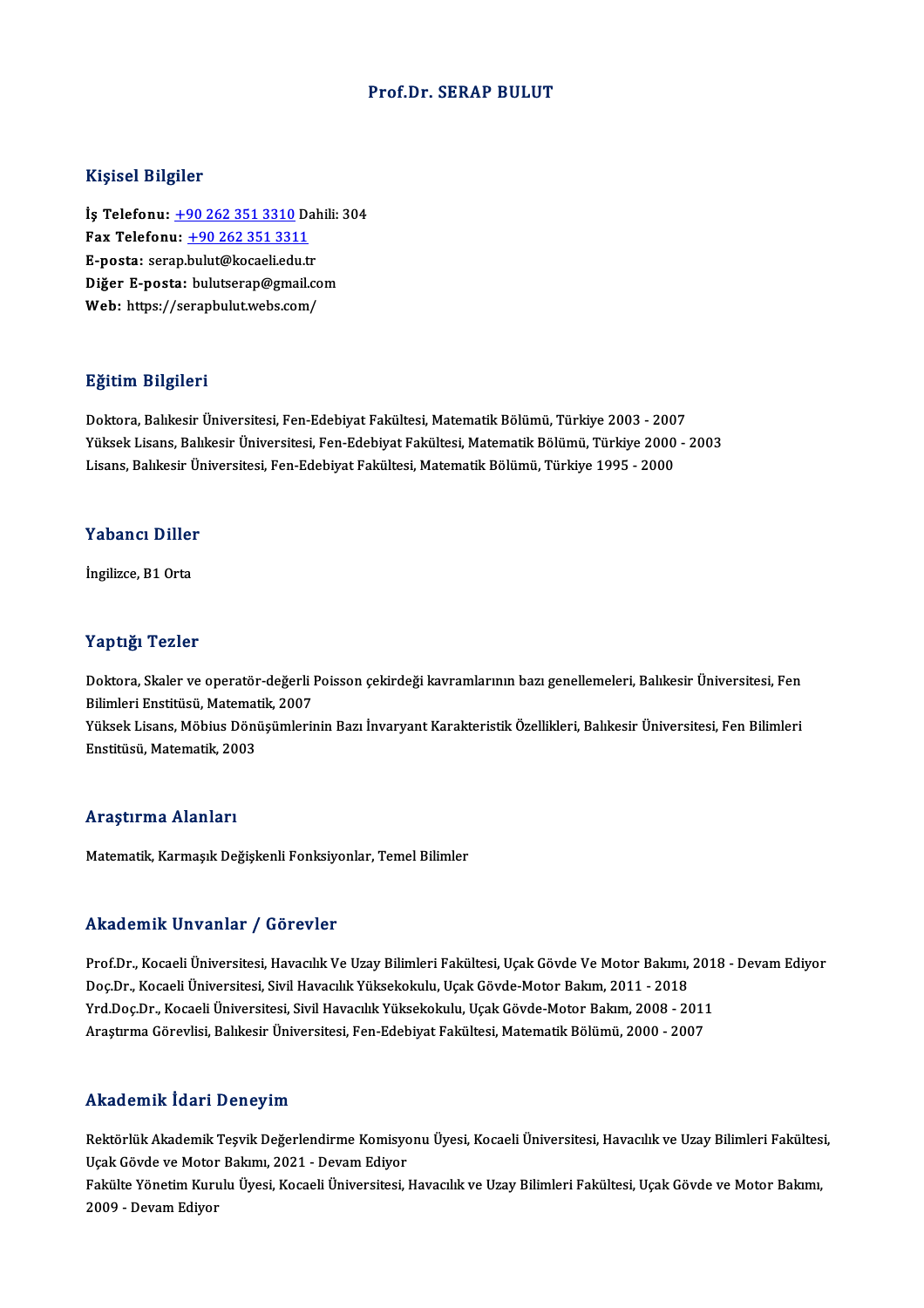Fakülte Kurulu Üyesi, Kocaeli Üniversitesi, Havacılık ve Uzay Bilimleri Fakültesi, Uçak Gövde ve Motor Bakımı, 2009 -<br>Devam Ediyen Fakülte Kurulu<br>Devam Ediyor<br>Kosaeli Üniyor Fakülte Kurulu Üyesi, Kocaeli Üniversitesi, Havacılık ve Uzay Bilimleri Fakültesi, Uçak Gövde ve Motor Bakımı, 2009<br>Devam Ediyor<br>Kocaeli Üniversitesi, Havacılık ve Uzay Bilimleri Fakültesi, Uçak Gövde-Motor Bakım Bölümü, 2

Devam Ediyor<br>Kocaeli Üniversitesi, Havacılık ve Uzay Bilimleri Fakültesi, Uçak Gövde-Motor Bakım Bölümü, 2009 - Devam Ediyor<br>Bölüm Akademik Teşvik Değerlendirme Komisyonu Başkanı, Kocaeli Üniversitesi, Havacılık ve Uzay Bi Kocaeli Üniversitesi, Havacılık ve Uzay Bilin<br>Bölüm Akademik Teşvik Değerlendirme Ko<br>Uçak Gövde ve Motor Bakımı, 2015 - 2021 Uçak Gövde ve Motor Bakımı, 2015 - 2021<br>Verdiği Dersler

Ver<mark>diği Dersler</mark><br>Uygulamalı Matematik, Doktora<br>İləri Matematik, Vüksek Lisanc vər argr Dərbiət<br>Uygulamalı Matematik, Doktora<br>İleri Matematik, Yüksek Lisans<br>Diforansiyal Danklamlar, Lisan İleri Matematik, Yüksek Lisans<br>Diferansiyel Denklemler, Lisans İleri Matematik, Yüksek Lisans<br>Diferansiyel Denklemler, Lisans<br>Diferansiyel Denklemler, Lisans<br>Matematik 1, Lisans Diferansiyel Denkler<br>Diferansiyel Denkler<br>Matematik 1, Lisans<br><sup>Hori</sup> Diferansiyel Der Matematik 1, Lisans<br>İleri Diferansiyel Denklemler, Lisans

#### JüriÜyelikleri

**Jüri Üyelikleri**<br>Akademik Kadroya Atama, Akademik Kadroya Atama, Kocaeli Üniversitesi, Haziran, 2020<br>Akademik Kadroya Atama, Akademik Kadroya Atama, Kocaeli Üniversitesi, Nisan, 2020 yarr Oyommorr<br>Akademik Kadroya Atama, Akademik Kadroya Atama, Kocaeli Üniversitesi, Haziran, 202<br>Akademik Kadroya Atama, Akademik Kadroya Atama, Kocaeli Üniversitesi, Nisan, 2020<br>Dosantlik Sunava Dosantlik Sunava Kosaeli Ü Akademik Kadroya Atama, Akademik Kadroya Atama, Kocaeli Üniv<br>Akademik Kadroya Atama, Akademik Kadroya Atama, Kocaeli Üniv<br>Doçentlik Sınavı, Doçentlik Sınavı, Kocaeli Üniversitesi, Mart, 2020<br>Akademik Kadroya Atama, Akademi Akademik Kadroya Atama, Akademik Kadroya Atama, Kocaeli Üniversitesi, Nisan, 2020<br>Doçentlik Sınavı, Doçentlik Sınavı, Kocaeli Üniversitesi, Mart, 2020<br>Akademik Kadroya Atama, Akademik Kadroya Atama, Kocaeli Üniversitesi, Ş Doçentlik Sınavı, Doçentlik Sınavı, Kocaeli Üniversitesi, Mart, 2020<br>Akademik Kadroya Atama, Akademik Kadroya Atama, Kocaeli Üniversitesi, Şubat, 2020<br>Akademik Kadroya Atama, Akademik Kadroya Atama, Kocaeli Üniversitesi, M Akademik Kadroya Atama, Akademik Kadroya Atama, Kocaeli Üniversitesi, Mart, 2018<br>Doktora Yeterlik Sınavı, Doktora Yeterlik Sınavı, Bursa Uludağ Üniversitesi, Haziran, 2011

# рокюга тесегік sınavı, рокюга тесегік sınavı, bursa oludağ oniversitesi, naziran, 2011<br>SCI, SSCI ve AHCI İndekslerine Giren Dergilerde Yayınlanan Makaleler

CI, SSCI ve AHCI İndekslerine Giren Dergilerde Yayınlanan M<br>I. Coefficient estimates for Libera type bi-close-to-convex functions<br>PULUTS I. Coefficient estimates for Libera type bi-close-to-convex functions<br>BULUTS. Coefficient estimates for Libera type bi-close-to-convex functions<br>BULUT S.<br>MATHEMATICA SLOVACA, cilt.71, sa.6, ss.1401-1410, 2021 (SCI İndekslerine Giren Dergi)<br>FEKETE SZECO PROPLEM FOR STARLIKE EUNCTIONS CONNECTED WITH L

II. FEKETE-SZEGO PROBLEM FOR STARLIKE FUNCTIONS CONNECTED WITH k-FIBONACCI NUMBERS<br>BULUT S. MATHEM<br>F<mark>EKETE-</mark><br>BULUT S.<br>MATHEM FEKETE-SZEGO PROBLEM FOR STARLIKE FUNCTIONS CONNECTED WITH k-FI<br>BULUT S.<br>MATHEMATICA SLOVACA, cilt.71, sa.4, ss.823-830, 2021 (SCI İndekslerine Giren Dergi)<br>Sama spacial familias of belamarphis and Salagean tupe bi univala

- III. Some special families of holomorphic and Salagean type bi-univalent functions associated with<br>Horadam polynomials involving a modified sigmoid activation function MATHEMATICA SLOVACA, cilt.71, sa.4, ss.823-830, 2021 (SCI İndekslerine Giren I<br>Some special families of holomorphic and Salagean type bi-univalent fu<br>Horadam polynomials involving a modified sigmoid activation function<br>Sug Some special families of holo<br>Horadam polynomials involv<br>Swamy S. R. , BULUT S., Sailaja Y.<br>HACETTERE JOURNAL OF MATH HACETTEPE JOURNAL OF MATHEMATICS AND STATISTICS, cilt.50, sa.3, ss.710-720, 2021 (SCI İndekslerine Giren<br>Dergi) Swamy<br>HACET<br>Dergi)<br>MAIOP HACETTEPE JOURNAL OF MATHEMATICS AND STATISTICS, cilt.50, sa.3, ss.710-720, 2021 (SCI Indekslerine Giren<br>Dergi)<br>IV. MAJORIZATION RESULTS FOR A GENERAL SUBCLASS OF MEROMORPHIC MULTIVALENT FUNCTIONS
- Dergi)<br>**MAJORIZATION RESULTS FOR A<br>BULUT S., Adegani E. A. , Bulboaca T.<br>UNIVERSITY POLITEUNICA OF PUCH** MAJORIZATION RESULTS FOR A GENERAL SUBCLASS OF MEROMORPHIC MULTIVALENT FUNCTI<br>BULUT S., Adegani E. A. , Bulboaca T.<br>UNIVERSITY POLITEHNICA OF BUCHAREST SCIENTIFIC BULLETIN-SERIES A-APPLIED MATHEMATICS AND<br>BUYSICS silt 82 s BULUT S., Adegani E. A. , Bulboaca T.<br>UNIVERSITY POLITEHNICA OF BUCHAREST SCIENTIFIC BULLETIN-SEI<br>PHYSICS, cilt.83, sa.2, ss.121-128, 2021 (SCI İndekslerine Giren Dergi)<br>Subardination Impliations and Coefficient Estimates UNIVERSITY POLITEHNICA OF BUCHAREST SCIENTIFIC BULLETIN-SERIES A-APPLIED MATHEMATICS AND<br>PHYSICS, cilt.83, sa.2, ss.121-128, 2021 (SCI Indekslerine Giren Dergi)<br>V. Subordination Implications and Coefficient Estimates for S
- PHYSICS, cilt.83, sa.2, ss.121-128, 2021 (SCI In<br>Subordination Implications and Coefficie<br>Cho N. E., Ebadian A., BULUT S., Adegani E. A. Subordination Implications and Coefficient Estimates for<br>Cho N. E. , Ebadian A., BULUT S., Adegani E. A.<br>MATHEMATICS, cilt.8, sa.7, 2020 (SCI İndekslerine Giren Dergi)<br>Padii problems for some slasses of analytis functions
- VI. Radii problems for some classes of analytic functions associated with Legendre polynomials of odd<br>degree MATHEN<br><mark>Radii p</mark>i<br>degree<br><sup>Ehadian</sup>

Ebadian A., Cho N. E., Adegani E. A., Bulut S., Bulboaca T. JOURNAL OF INEQUALITIES AND APPLICATIONS, cilt.2020, 2020 (SCI İndekslerine Giren Dergi)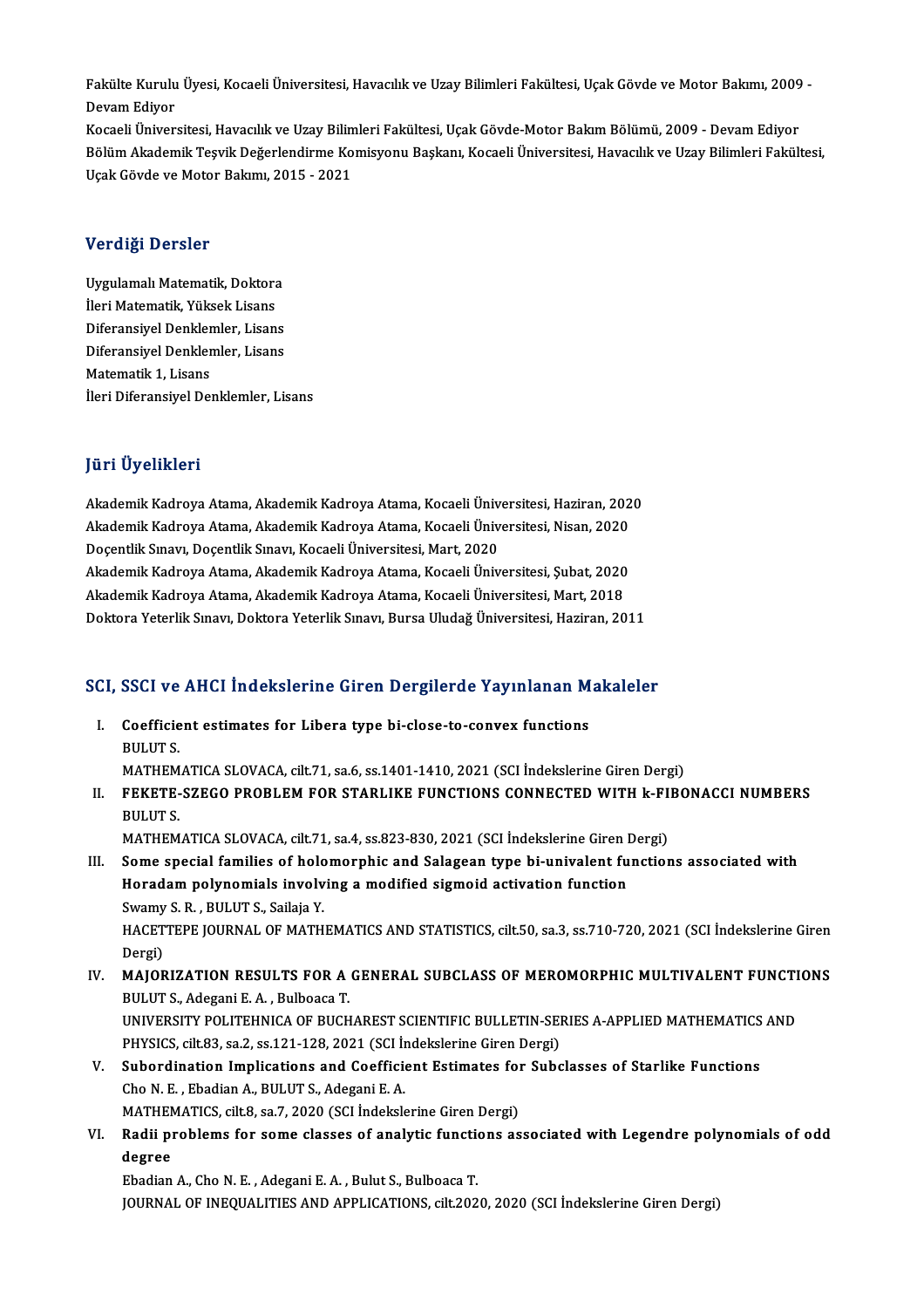| VII.   | Comprehensive subclasses of analytic functions and coefficient bounds                                                                                                                    |
|--------|------------------------------------------------------------------------------------------------------------------------------------------------------------------------------------------|
|        | <b>BULUT S</b>                                                                                                                                                                           |
|        | AIMS MATHEMATICS, cilt.5, sa.5, ss.4260-4268, 2020 (SCI Indekslerine Giren Dergi)                                                                                                        |
| VIII.  | The Second Hankel Determinant Problem for a Class of Bi-Close-to-Convex Functions                                                                                                        |
|        | Cho N. E., Adegani E. A., Bulut S., Motamednezhad A.                                                                                                                                     |
|        | MATHEMATICS, cilt.7, 2019 (SCI İndekslerine Giren Dergi)                                                                                                                                 |
| IX.    | The Radius of Starlikeness, Convexity and Uniform Convexity of the Legendre Polynomials of Odd                                                                                           |
|        | Degree                                                                                                                                                                                   |
|        | Bulut S., Engel O.                                                                                                                                                                       |
|        | RESULTS IN MATHEMATICS, cilt 74, 2019 (SCI Indekslerine Giren Dergi)                                                                                                                     |
| X.     | A new general subclass of analytic bi-univalent functions                                                                                                                                |
|        | Bulut S.                                                                                                                                                                                 |
|        | TURKISH JOURNAL OF MATHEMATICS, cilt.43, ss.1330-1338, 2019 (SCI İndekslerine Giren Dergi)                                                                                               |
| XI.    | UPPER BOUND OF SECOND HANKEL DETERMINANT FOR k-BI-SUBORDINATE FUNCTIONS                                                                                                                  |
|        | Motamednezhad A., Bulut S., Adegani E.                                                                                                                                                   |
|        | UNIVERSITY POLITEHNICA OF BUCHAREST SCIENTIFIC BULLETIN-SERIES A-APPLIED MATHEMATICS AND                                                                                                 |
|        | PHYSICS, cilt.81, ss.31-42, 2019 (SCI Indekslerine Giren Dergi)                                                                                                                          |
| XII.   | A new comprehensive subclass of analytic bi-close-to-convex functions                                                                                                                    |
|        | Bulut S.                                                                                                                                                                                 |
|        | TURKISH JOURNAL OF MATHEMATICS, cilt.43, ss.1414-1424, 2019 (SCI İndekslerine Giren Dergi)                                                                                               |
| XIII.  | Coefficient estimates for a subclass of analytic bi-univalent functions                                                                                                                  |
|        | Adegani E., Bulut S., Zireh A.                                                                                                                                                           |
|        | Bulletin Of The Korean Mathematical Society, cilt 55, sa.2, ss.405-413, 2018 (SCI Expanded İndekslerine Giren                                                                            |
|        | Dergi)                                                                                                                                                                                   |
| XIV.   | Coefficient estimates for a class of analytic bi-univalent functions related to pseudo-starlike                                                                                          |
|        | functions                                                                                                                                                                                |
|        | Bulut S.                                                                                                                                                                                 |
|        | Miskolc Mathematical Notes, cilt.19, sa.1, ss.149-156, 2018 (SCI Expanded Indekslerine Giren Dergi)                                                                                      |
| XV.    | A note on the coefficient estimates of bi-close-to-convex functions                                                                                                                      |
|        | Wang Z. G., Bulut S.                                                                                                                                                                     |
|        | COMPTES RENDUS MATHEMATIQUE, cilt.355, ss.876-880, 2017 (SCI Indekslerine Giren Dergi)                                                                                                   |
| XVI.   | Coefficient Bounds for Certain Subclasses of Close-To-Convex Functions of Complex Order                                                                                                  |
|        | Bulut S                                                                                                                                                                                  |
|        | FILOMAT, cilt.31, ss.6401-6408, 2017 (SCI Indekslerine Giren Dergi)                                                                                                                      |
| XVII.  | Faber Polynomial Coefficient Estimates for a Comprehensive Subclass of Analytic Bi-Univalent                                                                                             |
|        | <b>Functions Defined by Subordination</b>                                                                                                                                                |
|        | Zireh A., Adeganı E. A., Bulut S.                                                                                                                                                        |
|        | BULLETIN OF THE BELGIAN MATHEMATICAL SOCIETY-SIMON STEVIN, cilt.23, ss.487-504, 2016 (SCI İndekslerine                                                                                   |
|        | Giren Dergi)                                                                                                                                                                             |
| XVIII. | Coefficient bounds for certain subclasses of analytic functions of complex order                                                                                                         |
|        | <b>Bulut S.</b>                                                                                                                                                                          |
|        | HACETTEPE JOURNAL OF MATHEMATICS AND STATISTICS, cilt.45, ss.1015-1022, 2016 (SCI Indekslerine Giren                                                                                     |
|        | Dergi)                                                                                                                                                                                   |
| XIX.   | Faber polynomial coefficient estimates for a subclass of analytic bi univalent functions                                                                                                 |
|        | <b>Bulut S</b>                                                                                                                                                                           |
|        | Filomat, cilt 30, sa.6, ss.1567-1575, 2016 (SCI Expanded Indekslerine Giren Dergi)                                                                                                       |
| XX.    | COEFFICIENT ESTIMATES FOR A NEW SUBCLASS OF ANALYTIC AND BI-UNIVALENT FUNCTIONS                                                                                                          |
|        | DEFINED BY CONVOLUTION                                                                                                                                                                   |
|        | Bulut S.                                                                                                                                                                                 |
|        | MISKOLC MATHEMATICAL NOTES, cilt.17, ss.101-110, 2016 (SCI Indekslerine Giren Dergi)<br>Coefficient estimates for general subclasses of m-fold symmetric analytic bi-univalent functions |
| XXI.   |                                                                                                                                                                                          |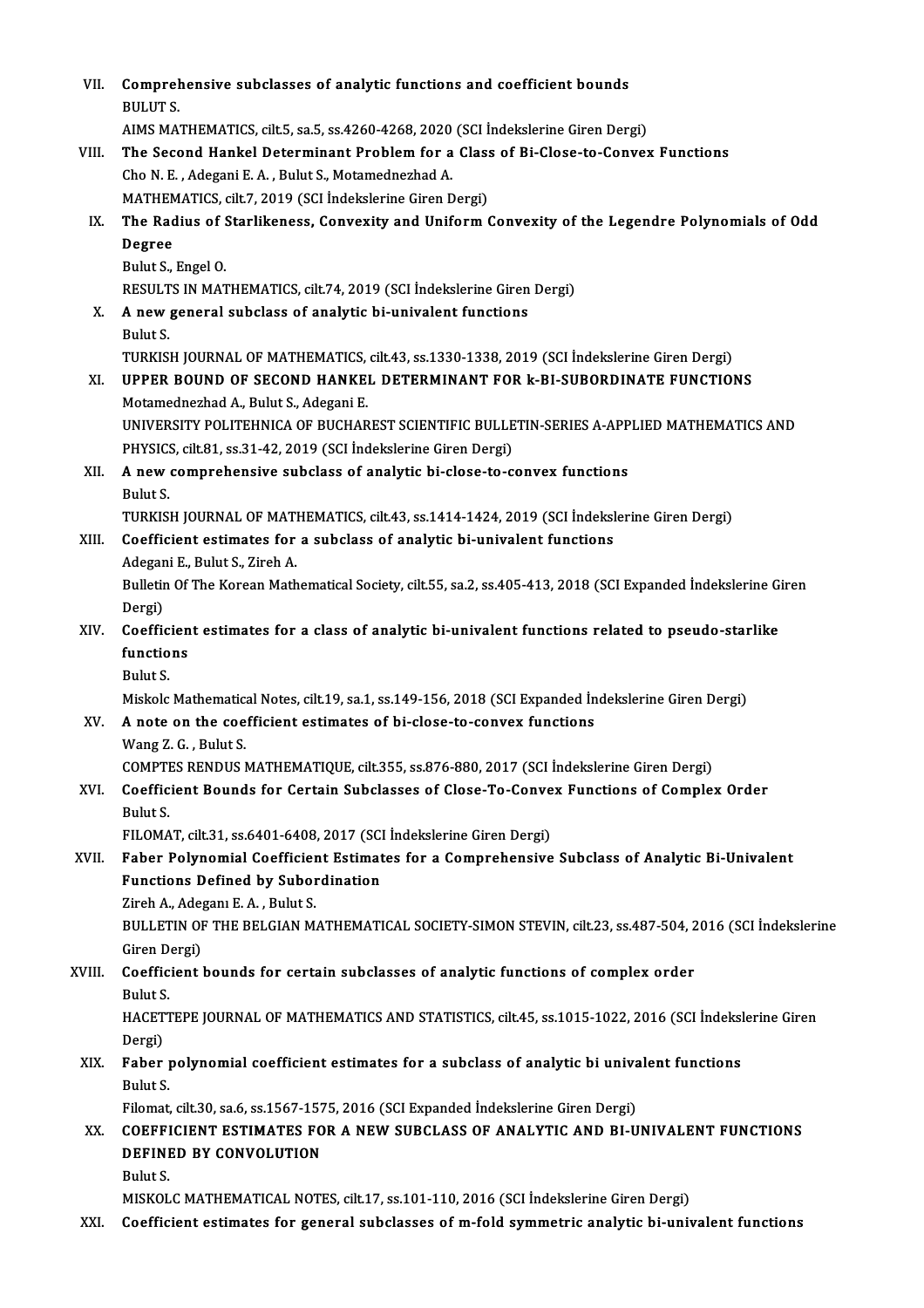BulutS.

Bulut S.<br>TURKISH JOURNAL OF MATHEMATICS, cilt.40, ss.1386-1397, 2016 (SCI İndekslerine Giren Dergi)<br>Fahan nalunamial saaffisiant estimates far sartain subalasses of meromannhis bi univ:

XXII. Faber polynomial coefficient estimates for certain subclasses of meromorphic bi-univalent functions<br>Bulut S., Magesh N., Balajı V. TURKISH JOURNAL OF MATI<br>Faber polynomial coeffic<br>Bulut S., Magesh N., Balajı V.<br>COMPTES PENDUS MATUEN Faber polynomial coefficient estimates for certain subclasses of meromorphic bi-ur<br>Bulut S., Magesh N., Balajı V.<br>COMPTES RENDUS MATHEMATIQUE, cilt.353, ss.113-116, 2015 (SCI İndekslerine Giren Dergi)<br>Faber polynomial soef

#### Bulut S., Magesh N., Balajı V.<br>COMPTES RENDUS MATHEMATIQUE, cilt.353, ss.113-116, 2015 (SCI İndekslerine Giren Dergi)<br>XXIII. Faber polynomial coefficient estimates for a comprehensive subclass of analytic bi-univalent<br>func COMPTES I<br>Faber pol<br>functions<br>Pulut S Faber<br>functio<br>Bulut S.<br>COMPTI functions<br>Bulut S.<br>COMPTES RENDUS MATHEMATIQUE, cilt.352, ss.479-484, 2014 (SCI İndekslerine Giren Dergi)<br>Coefficient Estimates for Initial Tayler, Masleurin Coefficients for a Subslass of Anal

Bulut S.<br>COMPTES RENDUS MATHEMATIQUE, cilt.352, ss.479-484, 2014 (SCI İndekslerine Giren Dergi)<br>XXIV. Coefficient Estimates for Initial Taylor-Maclaurin Coefficients for a Subclass of Analytic and Bi-<br>Inivelant Eunstians D COMPTES RENDUS MATHEMATIQUE, cilt.352, ss.479-484, 2014 (SCI İnde<br>Coefficient Estimates for Initial Taylor-Maclaurin Coefficients fo<br>Univalent Functions Defined by Al-Oboudi Differential Operator<br>Pulut S Coeffic<br>Univale<br>Bulut S.<br>SCIENTI Univalent Functions Defined by Al-Oboudi Differential Operator<br>Bulut S.<br>SCIENTIFIC WORLD JOURNAL, 2013 (SCI İndekslerine Giren Dergi)

- Bulut S.<br>SCIENTIFIC WORLD JOURNAL, 2013 (SCI Indekslerine Giren Dergi)<br>XXV. Coefficient Estimates for a General Subclass of Analytic and Bi-Univalent Functions<br>Spituateus H. M., Pulut S. Coglan M. Yagmur N. SCIENTIFIC WORLD JOURNAL, 2013 (SCI İndek<br>Coefficient Estimates for a General Subcla<br>Srivastava H. M. , Bulut S., Caglar M., Yagmur N.<br>EU OMAT gilt 27, 88.821, 842, 2012 (SCI İndeksl Coefficient Estimates for a General Subclass of Analytic an<br>Srivastava H. M. , Bulut S., Caglar M., Yagmur N.<br>FILOMAT, cilt.27, ss.831-842, 2013 (SCI İndekslerine Giren Dergi)<br>Coefficient Estimates for New Subclasses of An
- Srivastava H. M. , Bulut S., Caglar M., Yagmur N.<br>FILOMAT, cilt.27, ss.831-842, 2013 (SCI İndekslerine Giren Dergi)<br>XXVI. Coefficient Estimates for New Subclasses of Analytic and Bi-Univalent Functions Defined by Al-FILOMAT, cilt.27, ss.831-842, 201<br>Coefficient Estimates for New<br>Oboudi Differential Operator<br><sup>Pulut S</sup> Coeffic<br>Oboudi<br>Bulut S.<br>IOUPNA Oboudi Differential Operator<br>Bulut S.<br>JOURNAL OF FUNCTION SPACES AND APPLICATIONS, 2013 (SCI İndekslerine Giren Dergi)<br>Naishbarbaad pranartisa of sartain elasses of multivelantly apalytis functions a

Bulut S.<br>JOURNAL OF FUNCTION SPACES AND APPLICATIONS, 2013 (SCI İndekslerine Giren Dergi)<br>XXVII. Neighborhood properties of certain classes of multivalently analytic functions associated with the<br>Convolution structure JOURNAL OF FUNCTION S<br>Neighborhood proper<br>convolution structure<br>Srivastava H. Bulut S **Neighborhood prop<br>convolution structu<br>Srivastava H., Bulut S.<br>APPLIED MATHEMAT** convolution structure<br>Srivastava H., Bulut S.<br>APPLIED MATHEMATICS AND COMPUTATION, cilt.218, ss.6511-6518, 2012 (SCI İndekslerine Giren Dergi)<br>A Naw Conoral Integral Operator Defined by Al Obeydi Differential Operator

## Srivastava H., Bulut S.<br>APPLIED MATHEMATICS AND COMPUTATION, cilt.218, ss.6511-6518, 2012 (SCI İndeksl<br>XXVIII. A New General Integral Operator Defined by Al-Oboudi Differential Operator **APPLIED**<br>**A New**<br>Bulut S. A New General Integral Operator Defined by Al-Oboudi Differential Operato:<br>Bulut S.<br>JOURNAL OF INEQUALITIES AND APPLICATIONS, 2009 (SCI İndekslerine Giren Dergi)<br>The generalization of the generalized Al Oboudi differential

JOURNAL OF INEQUALITIES AND APPLICATIONS, 2009 (SCI Indekslerine Giren Dergi)

# Bulut S.<br>JOURNAL OF INEQUALITIES AND APPLICATIONS, 2009 (SCI Indekslerine Giren<br>XXIX. The generalization of the generalized Al Oboudi differential operator<br>Bulut S. The generalization of the generalized Al Oboudi differential operator<br>Bulut S.<br>Applied Mathematics And Computation, cilt.215, sa.4, ss.1448-1455, 2009 (SCI Expanded İndekslerine Giren Dergi)

XXX. Univalence preserving integral operators defined by generalized Al-Oboudi differential operators Applied<br>Univale<br>Bulut S.<br>ANALEI Univalence preserving integral operators defined by generalized Al-Oboudi differential operators<br>Bulut S.<br>ANALELE STIINTIFICE ALE UNIVERSITATII OVIDIUS CONSTANTA-SERIA MATEMATICA, cilt.17, ss.37-50, 2009 (SCI<br>Indekslerine

Bulut S.<br>ANALELE STIINTIFICE ALI<br>İndekslerine Giren Dergi)<br>A Novy Subelase of Anal ANALELE STIINTIFICE ALE UNIVERSITATII OVIDIUS CONSTANTA-SERIA MATEMATICA, cilt.17, ss.37-50, 2009<br>Indekslerine Giren Dergi)<br>XXXI. A New Subclass of Analytic Functions Defined by Generalized Ruscheweyh Differential Operator

# **indeksle**<br>**A New**<br>Bulut S.<br>JOUPNA A New Subclass of Analytic Functions Defined by Generalized Ruscheweyh D<br>Bulut S.<br>JOURNAL OF INEQUALITIES AND APPLICATIONS, 2008 (SCI İndekslerine Giren Dergi)<br>Sufficient conditions for univalence of an integral operator d

#### Bulut S.<br>JOURNAL OF INEQUALITIES AND APPLICATIONS, 2008 (SCI İndekslerine Giren Dergi)<br>XXXII. Sufficient conditions for univalence of an integral operator defined by Al-Oboudi differential JOURNAL OF INEQUALITIES AND APPLICATIONS, 2008 (SCI Indekslerine Giren Dergi)<br>Sufficient conditions for univalence of an integral operator defined by Al-Ol<br>operator<br>Bulut S. Sufficie<br>operate<br>Bulut S.<br>IOUPNA operator<br>Bulut S.<br>JOURNAL OF INEQUALITIES AND APPLICATIONS, 2008 (SCI İndekslerine Giren Dergi)<br>A new sharasterization of Mobius transformations by the use of Angllenius.

## Bulut S.<br>JOURNAL OF INEQUALITIES AND APPLICATIONS, 2008 (SCI Indekslerine Giren Dergi)<br>XXXIII. A new characterization of Mobius transformations by the use of Apollonius points of (2n-1)-gons<br>Pulut S. Ozgur N **JOURNAL OF INE<br>A new characte<br>Bulut S., Ozgur N.**<br>ACTA MATUEMA A new characterization of Mobius transformations by the use of Apollonius points of (2n-1<br>Bulut S., Ozgur N.<br>ACTA MATHEMATICA SINICA-ENGLISH SERIES, cilt.21, ss.667-672, 2005 (SCI İndekslerine Giren Dergi)

ACTA MATHEMATICA SINICA-ENGLISH SERIES, cilt.21, ss.667-672, 2005 (SCI İndekslerine Giren Dergi)<br>Diğer Dergilerde Yayınlanan Makaleler

Iğer Dergilerde Yayınlanan Makaleler<br>I. COEFFICIENT ESTIMATES FOR FUNCTIONS ASSOCIATED WITH VERTICAL STRIP DOMAIN TE ET STILL<br>COEFFIC<br>COMMUN BULUT S.<br>COMMUNICATIONS OF THE KOREAN MATHEMATICAL SOCIETY, cilt.37, sa.2, ss.537-549, 2022 (ESCI İndekslerine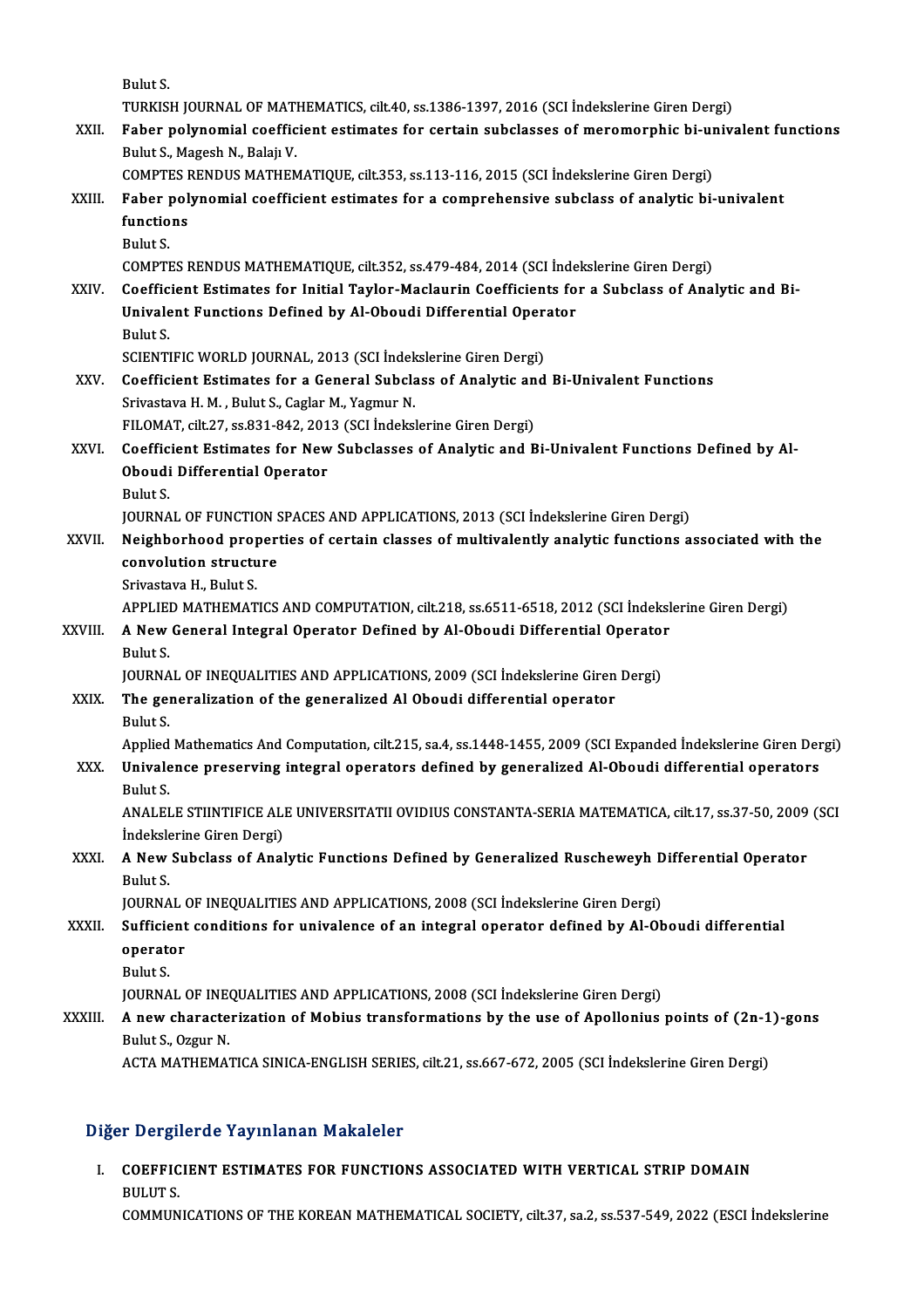Giren Dergi)

Giren Dergi)<br>II. On a subclass of bi-close-to-convex functions by means of the Gegenbauer polynomial<br>Al Ameyeb A. C. Bylyt S. Giren Dergi)<br>**On a subclass of bi-clo**<br>Al Amoush A. G. , Bulut S.<br>Mathematics for Applicati On a subclass of bi-close-to-convex functions by means of the Gegenbauer polynomia<br>Al Amoush A. G. , Bulut S.<br>Mathematics for Applications, cilt.10, sa.2, ss.93-101, 2021 (Diğer Kurumların Hakemli Dergileri)<br>A note on the

```
Mathematics for Applications, cilt.10, sa.2, ss.93-101, 2021 (Diğer Kurumların Hakemli Dergileri)
```
# Al Amoush A. G. , Bulut S.<br>Mathematics for Applications, cilt.10, sa.2, ss.93-101, 2021 (Diğer Kurumlar<br>III. A note on the Libera type meromorphic close-to-convex functions<br>Bulut S.

A note on the Libera type meromorphic close-to-convex functions<br>Bulut S.<br>Turkish Journal of Mathematics and Computer Science, cilt.13, sa.2, ss.282-286, 2021 (Diğer Kurumların Hakemli<br>Dergileri) Bulut S.<br>Turkish Jo<br>Dergileri)<br>On the Ch Turkish Journal of Mathematics and Computer Science, cilt.13, sa.2, ss.282-286, 2021 (<br>Dergileri)<br>IV. On the Chebyshev polynomial bounds for λ-convex and μ-starlike functions<br>Pulut S. Maggeb N. Vamm I

# Dergileri)<br>**On the Chebyshev polyno**<br>Bulut S., Magesh N., Yamını J.<br>Thai Journal of Mathematics On the Chebyshev polynomial bounds for λ-convex and μ-starlike functions<br>Bulut S., Magesh N., Yamını J.<br>Thai Journal of Mathematics, cilt.19, sa.4, ss.1367-1374, 2021 (ESCI İndekslerine Giren Dergi)<br>Logarithmia soofficien

Bulut S., Magesh N., Yamını J.<br>Thai Journal of Mathematics, cilt.19, sa.4, ss.1367-1374, 2021 (ESCI İndekslerine Giren Dergi)<br>V. Logarithmic coefficients of starlike functions connected with k-Fibonacci numbers<br>Bulut S. Thai Jou<br><mark>Logarit</mark><br>Bulut S. Logarithmic coefficients of starlike functions connected with k-Fibonacci numbers<br>Bulut S.<br>Communications, Series A1: Mathematics and Statistics, cilt.70, sa.2, ss.910-923, 2021 (ESCI İndekslerine Giren<br>Dergi)

Bulut S<br>Commu<br>Dergi)<br>Eekste Communications, Series A1: Mathematics and Statistics, cilt.70, sa.2, ss.910-923, 2021 (ESCI İndekslerine Giren<br>Dergi)<br>VI. Fekete-Szegö inequality for a subclass of non-Bazilević functions involving Chebyshev polynomial<br>Al

Dergi)<br>Fekete-Szegö inequality for a sul<br>Al-Khafaji S. N. , Bulut S., Juma A. R. S.<br>Hanam Mathematical Jounnal, cilt 43. Fekete-Szegö inequality for a subclass of non-Bazilević functions involving Cheby<br>Al-Khafaji S. N. , Bulut S., Juma A. R. S.<br>Honam Mathematical Journal, cilt.43, sa.3, ss.503-511, 2021 (ESCI İndekslerine Giren Dergi)<br>Compr

Al-Khafaji S. N. , Bulut S., Juma A. R. S.<br>Honam Mathematical Journal, cilt.43, sa.3, ss.503-511, 2021 (ESCI İndekslerine Giren Dergi)<br>VII. Comprehensive subclass of m-fold symmetric bi-univalent functions defined by subor Honam Mathematical Journal, cilt.43, sa.<br>Comprehensive subclass of m-fold<br>Bulut S., Salehian S., Motamednezhad A. Comprehensive subclass of m-fold symmetric bi-univalent functions def<br>Bulut S., Salehian S., Motamednezhad A.<br>Afrika Matematika, cilt.32, sa.3, ss.531-541, 2021 (ESCI İndekslerine Giren Dergi)<br>Coefficient estimates for fam

Afrika Matematika, cilt.32, sa.3, ss.531-541, 2021 (ESCI İndekslerine Giren Dergi)

# Bulut S., Salehian S., Motamednezhad A.<br>Afrika Matematika, cilt.32, sa.3, ss.531-541, 2021 (ESCI İndekslerine Giren Dergi)<br>VIII. Coefficient estimates for families of bi-univalent functions defined by Ruscheweyh derivative <mark>operator</mark><br>Bulut S., Wanas A. K.<br>Mathematica Moravica, cilt.25, sa.1, ss.71-80, 2021 (Diğer Kurumların Hakemli Dergileri)<br>Annlisations of Horadam nolunomials for a navı family of bi univalent function

BulutS.,WanasA.K.

#### IX. Applications of Horadam polynomials for a new family of bi-univalent functions associating Bazilevic functions with lambda-pseudo functions Mathematica Moravica, cilt.25, sa.1, ss.71-80, 2<br>Applications of Horadam polynomials for<br>functions with lambda-pseudo functions<br>Wanes A. K., Wang Y., Bulut S.

Wanas A.K., Wang X., Bulut S.

functions with lambda-pseudo functions<br>Wanas A. K. , Wang X., Bulut S.<br>Annals of Oradea University - Mathematics Fascicola, cilt.28, sa.1, ss.97-103, 2021 (Diğer Kurumların Hakemli Wanas A. I<br>Annals of (Dergileri)<br>COEEELCI Annals of Oradea University - Mathematics Fascicola, cilt.28, sa.1, ss.97-103, 2021 (Diğer Kurumların Hakemli<br>Dergileri)<br>X. COEFFICIENT ESTIMATES FOR A NEW GENERAL SUBCLASS OF ANALYTIC BI-UNIVALENT FUNCTIONS<br>PIU UT S

# Dergileri)<br>COEFFIC<br>BULUT S.<br>KOPEAN COEFFICIENT ESTIMATES FOR A NEW GENERAL SUBCLASS OF ANALYTIC BI-UNIVALENT<br>BULUT S.<br>KOREAN JOURNAL OF MATHEMATICS, cilt.29, sa.3, ss.519-526, 2021 (ESCI İndekslerine Giren Dergi)<br>COEFEICIENT BOUNDS FOR D. VALENTI V.CLOSE TO

BULUT S.<br>KOREAN JOURNAL OF MATHEMATICS, cilt.29, sa.3, ss.519-526, 2021 (ESCI İndekslerine Giren Dergi)<br>XI. COEFFICIENT BOUNDS FOR p-VALENTLY CLOSE-TO-CONVEX FUNCTIONS ASSOCIATED WITH

## KOREAN JOURNAL OF MATHE<br>COEFFICIENT BOUNDS FOI<br>VERTICAL STRIP DOMAIN<br>PULUTS **VERTICAL STRIP DOMAIN<br>BULUT S.**

KOREAN JOURNAL OF MATHEMATICS, cilt.29, sa.2, ss.395-407, 2021 (ESCI İndekslerine Giren Dergi)

#### BULUT S.<br>KOREAN JOURNAL OF MATHEMATICS, cilt.29, sa.2, ss.395-407, 2021 (ESCI İndekslerine Giren Dergi)<br>XII. Upper bound of second Hankel determinant for bi-univalent functions with respect to symmetric<br>conjugate KOREAN JO<br>Upper bou<br>conjugate<br><sup>Pubrt S. Mo</sup> Upper bound of se<br>conjugate<br>Bulut S., Wanas A. K.<br>Conoral Mathematics **conjugate<br>Bulut S., Wanas A. K.<br>General Mathematics, cilt.28, sa.2, ss.67-80, 2020 (Diğer Kurumların Hakemli Dergileri)**

## Bulut S., Wanas A. K.<br>General Mathematics, cilt.28, sa.2, ss.67-80, 2020 (Diğer Kurumların Hakemli Dergileri)<br>XIII. Certain properties of spiral-like Sakaguchi type functions connected with q-Hypergeometric series<br>Rulu General Mathematics, cilt.28, sa.<br>Certain properties of spiral-<br>Bulut S., Keerthi B. S. , Senthil B.<br>Journal of Classical Analysis, silt Certain properties of spiral-like Sakaguchi type functions connected with q-Hypergeo<br>Bulut S., Keerthi B. S. , Senthil B.<br>Journal of Classical Analysis, cilt.16, sa.2, ss.101-114, 2020 (Diğer Kurumların Hakemli Dergileri)<br>

## Bulut S., Keerthi B. S. , Senthil B.<br>Journal of Classical Analysis, cilt.16, sa.2, ss.101-114, 2020 (Diğer Kurumların Hakemli Dergileri)<br>XIV. Fuzzy Differential Subordination Results for Fractional Derivative Associate Journal of Classical Analysis, cilt.16, sa.2, ss.101-114, 2020 (Diğer Kurumların Hakemli Dergileri)<br>Fuzzy Differential Subordination Results for Fractional Derivative Associated with Di<br>Operator<br>Wanas A. K., Bulut S. **Fuzzy Differential<br>Operator<br>Wanas A.K., Bulut S.<br>Journal of Al Oodiaivs**

Operator<br>Wanas A. K. , Bulut S.<br>Journal of Al-Qadisiyah for Computer Science and Mathematics, cilt.12, sa.3, ss.27-36, 2020 (Diğer Kurumların Wanas A. K. , Bulut<br>Journal of Al-Qadisi<br>Hakemli Dergileri)<br>On seeffisient be

XV. On coefficient bounds of some newsubfamilies of close-to-convex functions of complex order related to generalized differential operator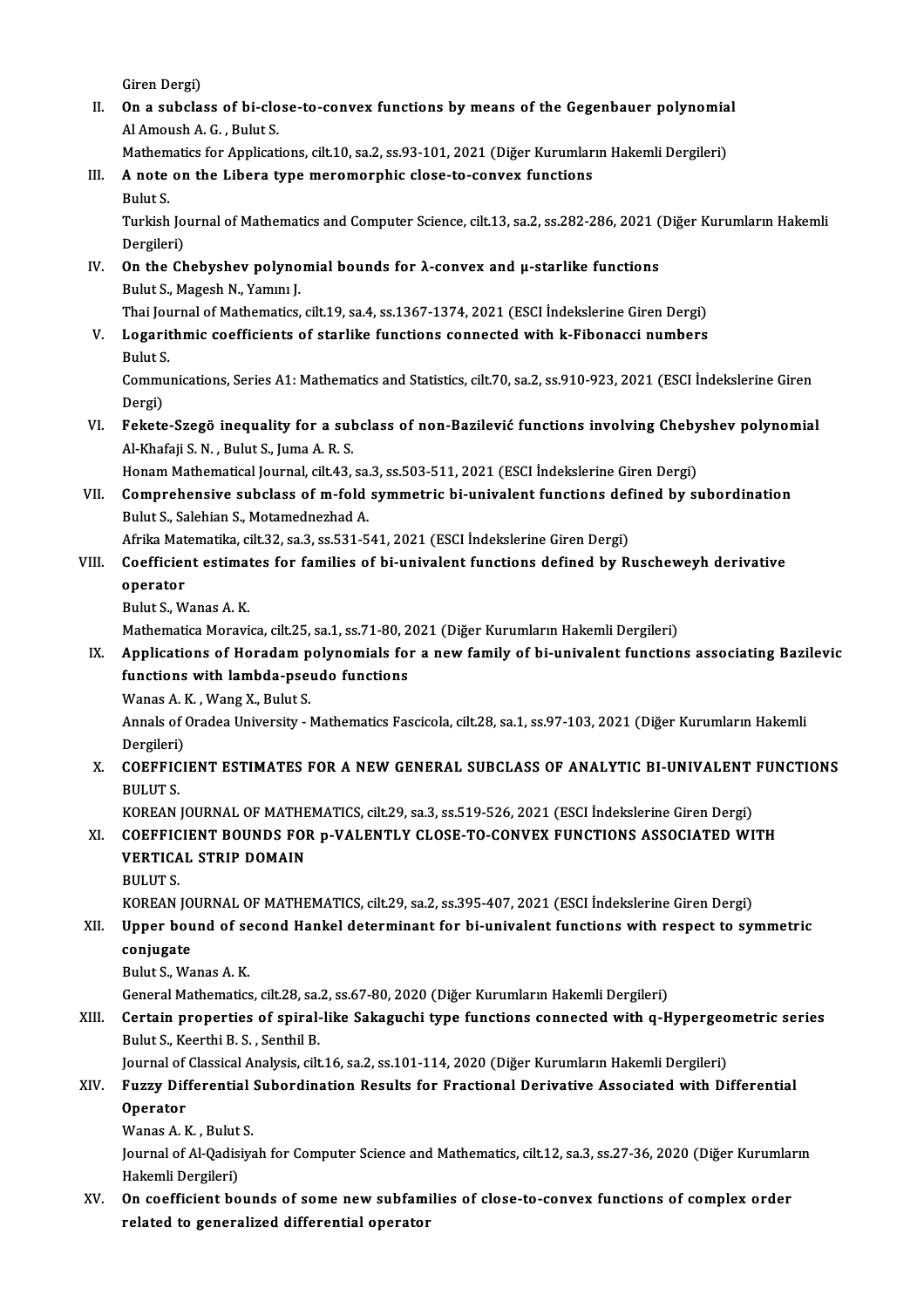Bulut S., Hussain M., Ghafoort A.

Bulut S., Hussain M., Ghafoort A.<br>ASIAN-EUROPEAN JOURNAL OF MATHEMATICS, cilt.13, sa.3, 2020 (ESCI İndekslerine Giren Dergi)<br>Coefficient estimates for sentain general subelesses of menamennhic bi univalent functi

Bulut S., Hussain M., Ghafoort A.<br>ASIAN-EUROPEAN JOURNAL OF MATHEMATICS, cilt.13, sa.3, 2020 (ESCI İndekslerine Giren Dergi)<br>XVI. Coefficient estimates for certain general subclasses of meromorphic bi-univalent functions<br>P ASIAN-EUROPEAN JOURNAL OF<br>Coefficient estimates for cel<br>Bulut S., Magesh N., Sivapalan J.<br>Konuraln Journal of Mathemati Coefficient estimates for certain general subclasses of meromorphic bi-univalent funct<br>Bulut S., Magesh N., Sivapalan J.<br>Konuralp Journal of Mathematics, cilt.8, sa.1, ss.14-20, 2020 (Diğer Kurumların Hakemli Dergileri)<br>CO

- Bulut S., Magesh N., Sivapalan J.<br>Konuralp Journal of Mathematics, cilt.8, sa.1, ss.14-20, 2020 (Diğer Kurumların Hakemli Dergileri)<br>XVII. COEFFICIENT BOUNDS FOR CLOSE-TO-CONVEX FUNCTIONS ASSOCIATED WITH VERTICAL STRIP Konuralp<br>COEFFICI<br>DOMAIN<br>PULUTS COEFFIC<br>DOMAIN<br>BULUT S.<br>COMMIN
	-
	-

DOMAIN<br>BULUT S.<br>COMMUNICATIONS OF THE KOREAN MATHEMATICAL SOCIETY, cilt.35, sa.3, ss.789-797, 2020 (ESCI İndekslerine BULUT S.<br>COMMUNICA<br>Giren Dergi)<br>Coofficiont i COMMUNICATIONS OF THE KOREAN MATHEMATICAL SOCIETY, cilt.35, sa.3, ss.789-797, 2020 (ESC<br>Giren Dergi)<br>XVIII. Coefficient inequalities for a class of analytic functions associated with conic domains<br>Pulut S. Hussain S. Khan

Giren Dergi)<br>Coefficient inequalities for a class of :<br>Bulut S., Hussain S., Khan S., Zaighum M. A.<br>Electronis Journal of Methematical Analysi Bulut S., Hussain S., Khan S., Zaighum M. A.<br>Electronic Journal of Mathematical Analysis and Applications, cilt.8, sa.1, ss.8-16, 2020 (Diğer Kurumların Hakemli

Dergileri) Electronic Journal of Mathematical Analysis and Applications, cilt.8, sa.1, ss.8-16, 2020 (Diğer Kurumların Hakemli<br>Dergileri)<br>XIX. Coefficient estimates for a subclass of meromorphic bi-univalent functions defined by subo

Dergileri)<br>Coefficient estimates for a subclass of :<br>Adegani E. A. , Motamednezhad A., BULUT S.<br>STUDIA UNIVERSITATIS RARES POLYALMA: Coefficient estimates for a subclass of meromorphic bi-univalent functions defined by subordina<br>Adegani E. A. , Motamednezhad A., BULUT S.<br>STUDIA UNIVERSITATIS BABES-BOLYAI MATHEMATICA, cilt.65, sa.1, ss.57-66, 2020 (ESCI

Adegani E. A. , Motamednezhad A., BULUT S.<br>STUDIA UNIVERSITATIS BABES-BOLYAI MATHEMATICA, cilt.65, sa.1, ss.57-66, 2020 (ESCI İndekslerine Giren<br>Dergi) STUDIA UNIVERSITATIS BABES-BOLYAI MATHEMATICA, cilt.65, sa.1, ss.57-66, 2020 (ESCI İndekslerine Gi<br>Dergi)<br>XX. Second Hankel determinant problem for a certain subclass of analytic bi-univalent functions<br>Bulut S. Varus T

Dergi)<br><mark>Second Hankel</mark><br>Bulut S., Yavuz T.<br>Turkich Journal e Second Hankel determinant problem for a certain subclass of analytic bi-univalent fi<br>Bulut S., Yavuz T.<br>Turkish Journal of Inequalities, cilt.3, sa.1, ss.64-72, 2019 (Diğer Kurumların Hakemli Dergileri)<br>Quasi subordination

Turkish Journal of Inequalities, cilt.3, sa.1, ss.64-72, 2019 (Diğer Kurumların Hakemli Dergileri)

Bulut S., Yavuz T.<br>Turkish Journal of Inequalities, cilt.3, sa.1, ss.64-72, 2019 (Diğer Kurumların Hakemli Dergileri)<br>XXI. Quasi-subordination and coefficient bounds for certain classes of meromorphic functions of complex<br>

Zayed H. M., Bulut S., Mostafa A. O.

order<br>Zayed H. M. , Bulut S., Mostafa A. O.<br>Communications Faculty of Sciences University of Ankara Series A1-Mathematics and Statistics, cilt.68, sa.1,<br>ss.1197,1205, 2019 (ESCL Indekslerine Ciren Dergi) Zayed H. M. , Bulut S., Mostafa A. O.<br>Communications Faculty of Sciences University of An<br>ss.1197-1205, 2019 (ESCI İndekslerine Giren Dergi) Communications Faculty of Sciences University of Ankara Series A1-Mathematics and Statistics, cilt.68, sa<br>ss.1197-1205, 2019 (ESCI İndekslerine Giren Dergi)<br>XXII. Coefficient estimates for a new subclass of m-fold symmetri

## ss.1197-1205, 2019 (ESCI İndekslerine Giren Dergi)<br>Coefficient estimates for a new subclass of m-fold symmetric analytic bi-univalent function<br>Bulut S. Coefficient estimates for a new subclass of m-fold symmetric analytic bi-univalent function<br>Bulut S.<br>Communications Faculty of Sciences University of Ankara Series A1-Mathematics and Statistics, cilt.68, sa.2,<br>88.1401.1410

Bulut S.<br>Communications Faculty of Sciences University of An<br>ss.1401-1410, 2019 (ESCI İndekslerine Giren Dergi)<br>COEEEICIENT ESTIMATES FOR A NEW SUPCLAS Communications Faculty of Sciences University of Ankara Series A1-Mathematics and Statistics, cilt.68, sa.2,<br>ss.1401-1410, 2019 (ESCI İndekslerine Giren Dergi)<br>XXIII. COEFFICIENT ESTIMATES FOR A NEW SUBCLASS OF m-FOLD SYMM

#### SS.1401-1410<br>COEFFICIEN<br>FUNCTIONS COEFFIC<br>FUNCTIC<br>BULUT S.<br>COMMUN FUNCTIONS<br>BULUT S.<br>COMMUNICATIONS FACULTY OF SCIENCES UNIVERSITY OF ANKARA-SERIES A1 MATHEMATICS AND STATISTICS,

BULUT S.<br>COMMUNICATIONS FACULTY OF SCIENCES UNIVERSITY OF ANK<br>cilt.68, sa.2, ss.1401-1410, 2019 (ESCI İndekslerine Giren Dergi)<br>Coefficient estimates for a subelese of analytis bi univale COMMUNICATIONS FACULTY OF SCIENCES UNIVERSITY OF ANKARA-SERIES A1 MATHEMATICS AND STATISTICS,<br>cilt.68, sa.2, ss.1401-1410, 2019 (ESCI Indekslerine Giren Dergi)<br>XXIV. Coefficient estimates for a subclass of analytic bi-univ

## cilt.68, sa.2, s:<br>Coefficient<br>expansions<br>Pulut S Coeffic<br>expans<br>Bulut S.<br><sup>Rolostin</sup> <mark>expansions</mark><br>Bulut S.<br>Palestine Journal of Mathematics, cilt.7, sa.1, ss.53-59, 2018 (Diğer Kurumların Hakemli Dergileri)<br>Coefficient estimates for a subeless of parabolis bi starlike functions

## Bulut S.<br>Palestine Journal of Mathematics, cilt.7, sa.1, ss.53-59, 2018 (Diğer Kurumların XXV.<br>Coefficient estimates for a subclass of parabolic bi-starlike functions<br>Bulut S. Palestin<br>Coeffic<br>Bulut S.

Coefficient estimates for a subclass of parabolic bi-starlike functions<br>Bulut S.<br>Afrika Matematika, cilt.29, ss.331-338, 2018 (Diğer Kurumların Hakemli Dergileri)<br>Faber polynomial soefficient estimates for a subeless of an

## Bulut S.<br>Afrika Matematika, cilt.29, ss.331-338, 2018 (Diğer Kurumların Hakemli Dergileri)<br>XXVI. Faber polynomial coefficient estimates for a subclass of analytic bi-univalent functions defined by<br>Garlson Shaffer opera Afrika Matematika, cilt.29, ss.:<br>Faber polynomial coeffici<br>Carlson-Shaffer operator<br>Akharally A. Jamahusham N Faber polynomial coefficient estin<br>Carlson-Shaffer operator<br>Akbarally A., Jamahushaını N., Bulut S.<br>Annak of Oradea University, Matham

#### Akbarally A., Jamahushaini N., Bulut S.

Carlson-Shaffer operator<br>Akbarally A., Jamahushaını N., Bulut S.<br>Annals of Oradea University - Mathematics Fascicola, cilt.25, sa.2, ss.157-164, 2018 (Diğer Kurumların Hakemli<br>Dergileri) Annals of Oradea University - Mathematics Fascicola, cilt.25, sa.2, ss.157-164, 2018 (Diğer Kurumların Hakemli<br>Dergileri)<br>XXVII. Chebyshev polynomial coefficient estimates for a class of analytic bi-univalent functions rel

# Dergileri)<br>Chebyshev polynomial coe<br>pseudo-starlike functions<br>Magaab N. Bulut S Chebyshev polyn<br>pseudo-starlike f<br>Magesh N., Bulut S.<br>Afrika Matematika

pseudo-starlike functions<br>Magesh N., Bulut S.<br>Afrika Matematika, cilt.29, ss.203-209, 2018 (Diğer Kurumların Hakemli Dergileri)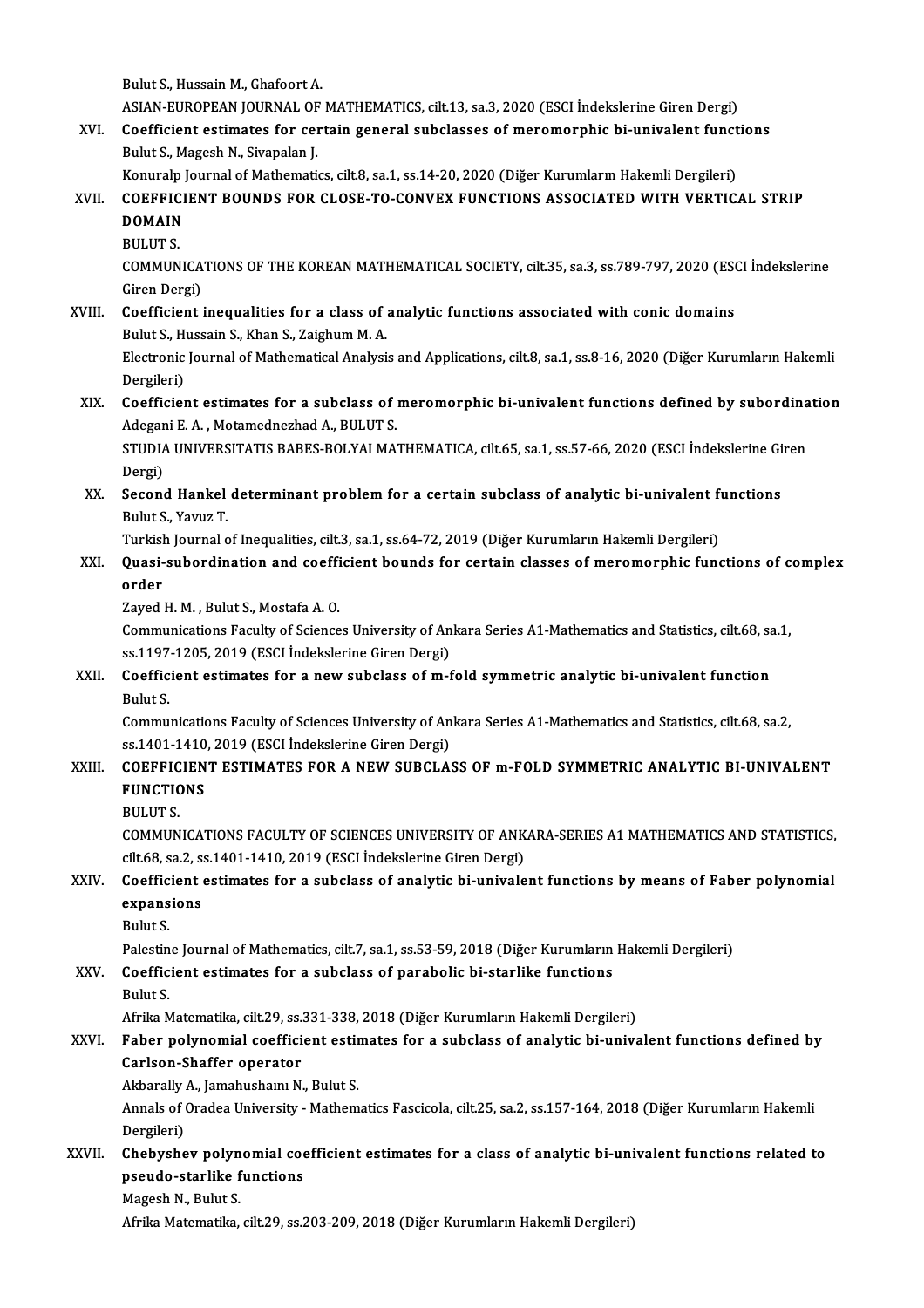| XXVIII.      | Coefficient estimates for a subclass of analytic bi-pseudo-starlike functions of Ma-Minda type<br>Bulut S.                                            |
|--------------|-------------------------------------------------------------------------------------------------------------------------------------------------------|
|              | Konuralp Journal of Mathematics, cilt.6, sa.2, ss.306-310, 2018 (Diğer Kurumların Hakemli Dergileri)                                                  |
| XXIX.        | Certain subclasses of analytic functions associated with the Chebyshev polynomials                                                                    |
|              | Bulut S., Magesh N., Balajı V. K.                                                                                                                     |
|              | Honam Mathematical Journal, cilt.40, sa.4, ss.611-619, 2018 (Diğer Kurumların Hakemli Dergileri)                                                      |
| XXX.         | Bi-Bazilevic functions of complex order involving Ruscheweyh type q-difference operator                                                               |
|              | Murugusundaramoorthy G., Bulut S.                                                                                                                     |
|              | ANNALES UNIVERSITATIS PAEDAGOGICAE CRACOVIENSIS-STUDIA MATHEMATICA, cilt.17, ss.5-15, 2018 (ESCI                                                      |
|              | Indekslerine Giren Dergi)                                                                                                                             |
| XXXI.        | FEKETE-SZEGO INEQUALITIES FOR A SUBCLASS OF ANALYTIC BI-UNIVALENT FUNCTIONS DEFINED                                                                   |
|              | <b>BY SALAGEAN OPERATOR</b>                                                                                                                           |
|              | Bulut S.                                                                                                                                              |
|              | HONAM MATHEMATICAL JOURNAL, cilt.39, ss.591-601, 2017 (ESCI İndekslerine Giren Dergi)                                                                 |
| XXXII.       | The Quasi-Hadamard Product of Certain Analytic and p-Valent Functions                                                                                 |
|              | Bulut S.                                                                                                                                              |
|              | THAI JOURNAL OF MATHEMATICS, cilt.15, ss.777-781, 2017 (ESCI İndekslerine Giren Dergi)                                                                |
| XXXIII.      | CERTAIN PROPERTIES OF A NEW SUBCLASS OF ANALYTIC AND p-VALENTLY CLOSE-TO-CONVEX<br><b>FUNCTIONS</b>                                                   |
|              | Bulut S.                                                                                                                                              |
|              | HONAM MATHEMATICAL JOURNAL, cilt.39, ss.233-245, 2017 (ESCI İndekslerine Giren Dergi)                                                                 |
| XXXIV.       | Initial bounds for analytic and bi-univalent functions by means of Chebyshev polynomials                                                              |
|              | Bulut S., Magesh N., Balajı V. K.                                                                                                                     |
|              | Journal of Classical Analysis, cilt.11, sa.1, ss.83-89, 2017 (Diğer Kurumların Hakemli Dergileri)                                                     |
| <b>XXXV</b>  | Faber polynomial coefficient estimates for a comprehensive subclass of m-fold symmetric analytic                                                      |
|              | bi-univalent functions                                                                                                                                |
|              | Bulut S.                                                                                                                                              |
|              | Journal of Fractional Calculus and Applications, cilt.8, sa.1, ss.108-117, 2017 (Diğer Kurumların Hakemli Dergileri)                                  |
| <b>XXXVI</b> | Radii problems of the certain subclasses of analytic functions with fixed second coefficients<br>Bulut S., Porwal S.                                  |
|              | Electronic Journal of Mathematical Analysis and Applications, cilt.5, sa.1, ss.81-87, 2017 (Diğer Kurumların Hakemli                                  |
|              | Dergileri)                                                                                                                                            |
| XXXVII.      | CERTAIN SUBCLASSES OF ANALYTIC AND BI-UNIVALENT FUNCTIONS INVOLVING THE q-DERIVATIVE                                                                  |
|              | <b>OPERATOR</b>                                                                                                                                       |
|              | Bulut S.                                                                                                                                              |
|              | COMMUNICATIONS FACULTY OF SCIENCES UNIVERSITY OF ANKARA-SERIES A1 MATHEMATICS AND STATISTICS,                                                         |
|              | cilt.66, ss.108-114, 2017 (ESCI İndekslerine Giren Dergi)                                                                                             |
| XXXVIII.     | Faber polynomial coefficient estimates for a certain subclass of analytic bi-univalent functions                                                      |
|              | Bulut S.                                                                                                                                              |
|              | Annals of Oradea University - Mathematics Fascicola, cilt.24, sa.2, ss.85-90, 2017 (Diğer Kurumların Hakemli                                          |
|              | Dergileri)                                                                                                                                            |
| <b>XXXIX</b> | Coefficient bounds, neighborhood and partial sums problem for generalized Sakaguchi type                                                              |
|              | functions                                                                                                                                             |
|              | Bulut S., Damodaran N. P., Keerthi B. S.                                                                                                              |
|              | Far East Journal of Mathematical Sciences, cilt.101, sa.9, ss.1863-1885, 2017 (Diğer Kurumların Hakemli Dergileri)                                    |
| XL.          | A comprehensive class of analytic bi-univalent functions by means of Chebyshev polynomials                                                            |
|              | Bulut S., Magesh N., Abıramı C.<br>Journal of Fractional Calculus and Applications, cilt.8, sa.2, ss.32-39, 2017 (Diğer Kurumların Hakemli Dergileri) |
| XLI.         | Fekete Szegö type coefficient inequalities for a new subclass of analytic functions involving the q                                                   |
|              | derivative operator                                                                                                                                   |
|              | Bulut S.                                                                                                                                              |
|              |                                                                                                                                                       |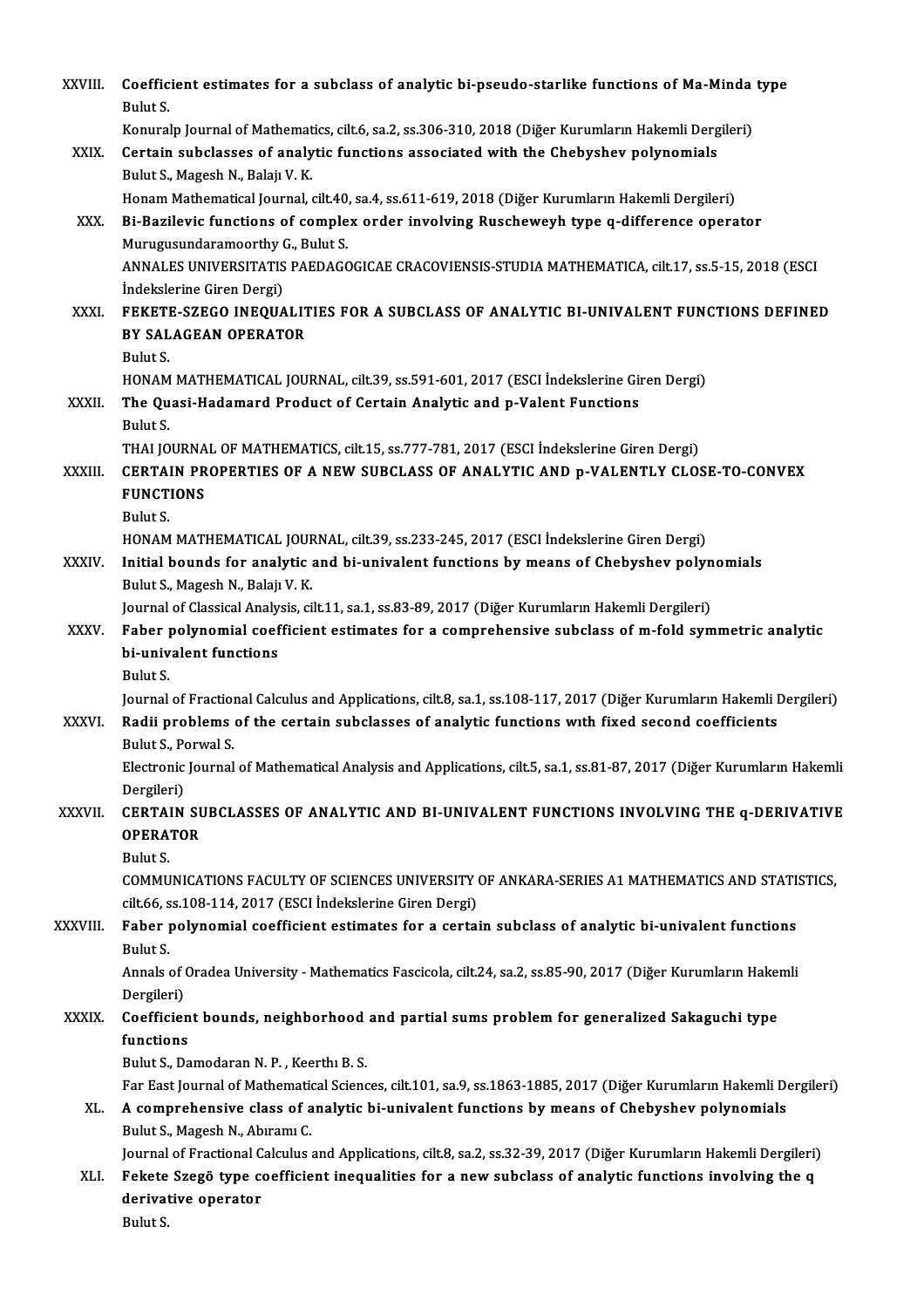Acta Universitatis Apulensis, cilt.47, ss.133-145, 2016 (Diğer Kurumların Hakemli Dergileri)<br>A new general integral onerator

|         | Acta Universitatis Apulensis, cilt.47, ss.133-145, 2016 (Diğer Kurumların Hakemli Dergileri)                           |
|---------|------------------------------------------------------------------------------------------------------------------------|
| XLII.   | A new general integral operator                                                                                        |
|         | Güney H. Ö., Sakar F. M., Bulut S.                                                                                     |
|         | International Journal of Mathematical Analysis, cilt.10, sa.8, ss.373-380, 2016 (Diğer Kurumların Hakemli Dergileri)   |
| XLIII.  | ON A CERTAIN SUBCLASS OF MEROMORPHIC FUNCTIONSDEFINED BY HILBERT SPACE OPERATOR                                        |
|         | Akgül A., Bulut S.                                                                                                     |
|         | Acta Universitatis Apulensis, cilt.45, ss.1-9, 2016 (Diğer Kurumların Hakemli Dergileri)                               |
| XLIV.   | On the sharp bounds for a comprehensive class of analytic and univalent functions by means of                          |
|         | Chebyshev polynomials                                                                                                  |
|         | Bulut S., Magesh N.                                                                                                    |
|         | Khayyam Journal of Mathematics, cilt.2, sa.2, ss.194-200, 2016 (Diğer Kurumların Hakemli Dergileri)                    |
| XLV.    | Coefficient estimates for a new subclass of analytic and bi-univalent functions                                        |
|         | Bulut S.                                                                                                               |
|         | Analele Stiintifice Ale Universitatii Al I Cuza Din Iasi-Serie Noua-Matematica, cilt.62, sa.2, ss.305-311, 2016 (Diğer |
|         | Kurumların Hakemli Dergileri)                                                                                          |
| XLVI.   | Radii problems of certain subclasses of analytic functions with fixed second coefficients                              |
|         | Porwal S, Bulut S                                                                                                      |
|         | Honam Mathematical Journal, cilt.37, sa.3, ss.317-323, 2015 (Diğer Kurumların Hakemli Dergileri)                       |
| XLVII.  | Faber polynomial coefficient estimates for a subclass of analytic bi univalent functions defined by                    |
|         | Salagean differential operator                                                                                         |
|         | Bulut S.                                                                                                               |
|         | Matematicki Vesnik, cilt.67, sa.3, ss.185-193, 2015 (Diğer Kurumların Hakemli Dergileri)                               |
| XLVIII. | Univalency and convexity conditions for a general integral operator                                                    |
|         | Bulut S., Breaz D.                                                                                                     |
|         | Chinese Journal of Mathematics, cilt.2014, ss.1-4, 2014 (Diğer Kurumların Hakemli Dergileri)                           |
| XLIX.   | Inclusion and neighborhood properties of certain classes of multivalently analytic functions defined                   |
|         | by using a differential operator                                                                                       |
|         | Aouf M., Bulut S.                                                                                                      |
|         | Acta Universitatis Apulensis, cilt.38, ss.35-44, 2014 (Diğer Kurumların Hakemli Dergileri)                             |
| L.      | Coefficient estimates for new subclasses of meromorphic bi univalent functions                                         |
|         | Bulut S                                                                                                                |
|         | International Scholarly Research Notices, cilt.2014, ss.1-5, 2014 (Diğer Kurumların Hakemli Dergileri)                 |
| LI.     | Convexity properties of a new general integral operator of p valent functions                                          |
|         | Bulut S.                                                                                                               |
|         | Mathematical Journal of Okayama University, cilt.56, ss.171-178, 2014 (Diğer Kurumların Hakemli Dergileri)             |
| LII.    | Subordination properties for a certain class of analytic functions with complex order                                  |
|         | Bulut S., Aouf M.                                                                                                      |
|         | Le Matematiche, cilt.69, sa.2, ss.117-128, 2014 (Diğer Kurumların Hakemli Dergileri)                                   |
| LIII.   | Starlikeness of a new general integral operator for meromorphic multivalent functions                                  |
|         | Bulut S., Frasin B.                                                                                                    |
|         | Journal of the Egyptian Mathematical Society, cilt.22, ss.362-364, 2014 (Diğer Kurumların Hakemli Dergileri)           |
| LIV.    | Coefficient estimates for a new subclass of analytic and bi univalent functions defined by Hadamard                    |
|         | product                                                                                                                |
|         | Bulut S.                                                                                                               |
|         | Journal of Complex Analysis, cilt.2014, ss.1-7, 2014 (Diğer Kurumların Hakemli Dergileri)                              |
| LV.     | Fekete Szegö type coefficient inequalities for certain subclass of analytic functions and their                        |
|         | applications involving the Owa Srivastava fractional operator                                                          |
|         | Bulut S.                                                                                                               |
|         | International Journal of Analysis, cilt.2014, ss.1-8, 2014 (Diğer Kurumların Hakemli Dergileri)                        |
| LVI.    | Neighborhood properties for certain subclasses of analytic functions of complex order with negative                    |
|         | coefficients                                                                                                           |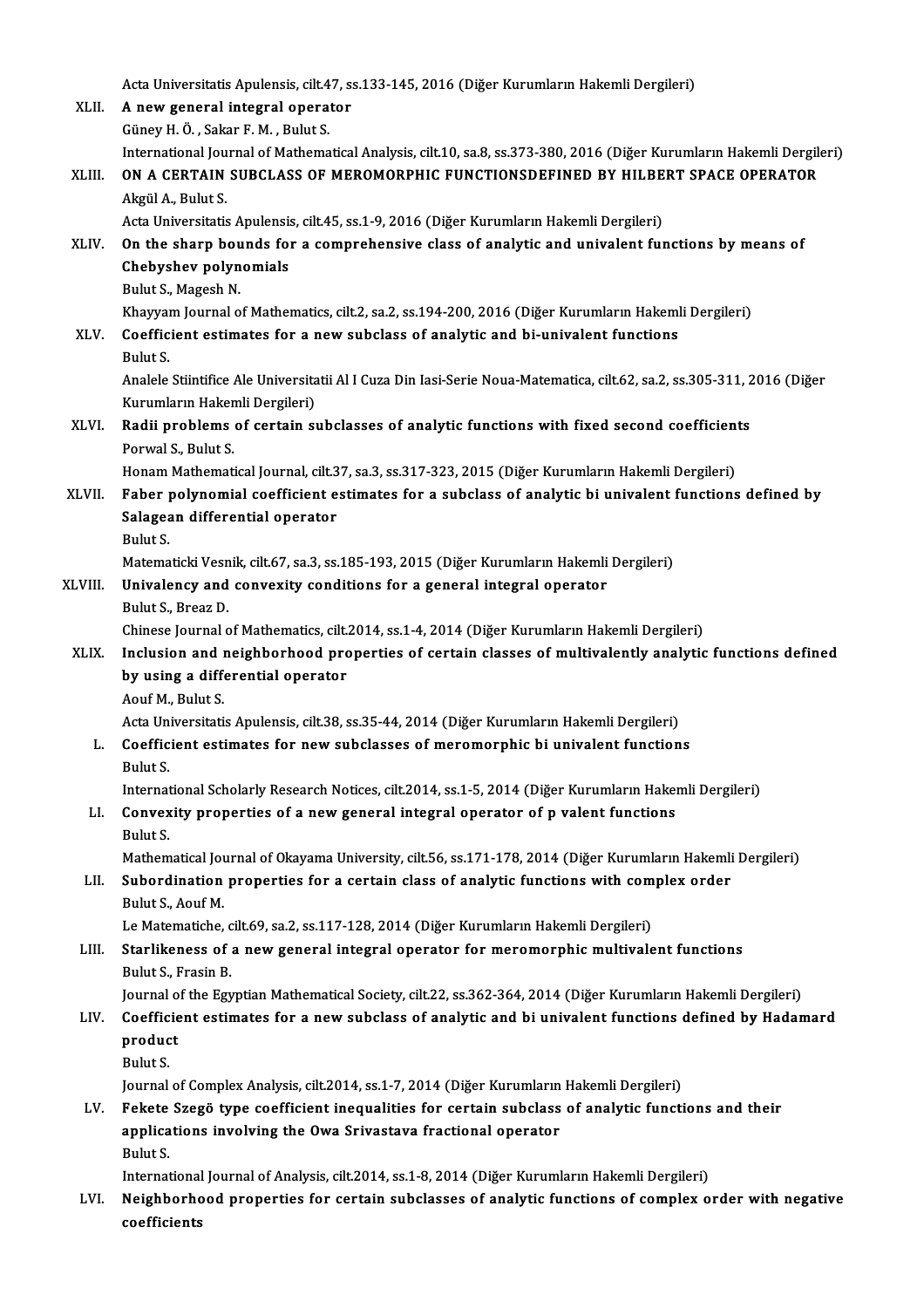BulutS.

Bulut S.<br>Kyungpook Mathematical Journal, cilt.54, sa.2, ss.211-220, 2014 (Diğer Kurumların Hakemli Dergileri)<br>Univelanev ef senneal integral operaten ef analytis functions Bulut S.<br>Kyungpook Mathematical Journal, cilt.54, sa.2, ss.211-220, 2014 (Diğe<br>LVII. Univalency of genreal integral operator of analytic functions<br>Frasin B. Bulut S.

Kyungpook Mathe<br>Univalency of ge<br>Frasin B., Bulut S.<br>Proceedings of th Univalency of genreal integral operator of analytic functions<br>Frasin B., Bulut S.<br>Proceedings of the Jangjeon Mathematical Society, cilt.17, sa.2, ss.205-214, 2014 (Diğer Kurumların Hakemli<br>Dersileri) Frasin B., I<br>Proceedin<br>Dergileri)<br>Somo ann Proceedings of the Jangjeon Mathematical Society, cilt.17, sa.2, ss.205-214, 2014 (Diğer Kurumların Hakemli<br>Dergileri)<br>LVIII. Some applications of second order differential subordination on a class of analytic functions de

Dergileri)<br>Some applications of second<br>by Komatu integral operator<br>Pulut S Some a<br>by Kom<br>Bulut S.<br>ISBN M4 by Komatu integral operator<br>Bulut S.<br>ISRN Mathematical Analysis, cilt.2014, ss.1-5, 2014 (Diğer Kurumların Hakemli Dergileri)<br>Starlikaness of general integral operator for meremerabis multivalent function

Bulut S.<br>ISRN Mathematical Analysis, cilt.2014, ss.1-5, 2014 (Diğer Kurumların Hakemli Dergileri)<br>LIX. Starlikeness of general integral operator for meromorphic multivalent functions<br>Cosygoni B. Bulut S. **ISRN Mathematical A**<br>**Starlikeness of ge**<br>Goswami P., Bulut S.<br>Journal of Complex Starlikeness of general integral operator for meromorphic multivalent function<br>Goswami P., Bulut S.<br>Journal of Complex Analysis, cilt.2013, ss.1-4, 2013 (Diğer Kurumların Hakemli Dergileri)<br>Manning proporties of some slass

- Goswami P., Bulut S.<br>Journal of Complex Analysis, cilt.2013, ss.1-4, 2013 (Diğer Kurumların Hakemli Dergileri)<br>LX. Mapping properties of some classes of analytic functions under a general integral operator defined<br>hy H **Journal of Complex Analy<br>Mapping properties of<br>by Hadamard product**<br>Pulut S. Cosurmi P Mapping properti<mark>t</mark><br>by Hadamard pro<br>Bulut S., Goswami P.<br>Matamatiaki Vesnik by Hadamard product<br>Bulut S., Goswami P.<br>Matematicki Vesnik, cilt.65, sa.3, ss.319-325, 2013 (Diğer Kurumların Hakemli Dergileri)<br>Manning preperties of some slasses of analytis functions under sertain integr
	-

Bulut S., Goswami P.<br>Matematicki Vesnik, cilt.65, sa.3, ss.319-325, 2013 (Diğer Kurumların Hakemli Dergileri)<br>LXI. Mapping properties of some classes of analytic functions under certain integral operators<br>Bulut S. Matema<br><mark>Mappin</mark><br>Bulut S.<br>Jau**rna**l Mapping properties of some classes of analytic functions under certain int<br>Bulut S.<br>Journal of Mathematics, cilt.2013, ss.1-7, 2013 (Diğer Kurumların Hakemli Dergileri)<br>Inclusion and neighborhood properties for sertain sla

LXII. Inclusion and neighborhood properties for certain classes of multivalently analytic functions<br>Bulut S. Journal<br><mark>Inclusie</mark><br>Bulut S.<br>Journal Inclusion and neighborhood properties for certain classes of multivalently ana<br>Bulut S.<br>Journal of Complex Analysis, cilt.2013, ss.1-5, 2013 (Diğer Kurumların Hakemli Dergileri)<br>Fekste Szegő problem for subelesses of analy

Bulut S.<br>Journal of Complex Analysis, cilt.2013, ss.1-5, 2013 (Diğer Kurumların Hakemli Dergileri)<br>LXIII. Fekete Szegö problem for subclasses of analytic functions defined by Komatu integral operator<br>Pulut S Journal<br>Fekete<br>Bulut S.<br>Arabian Fekete Szegö problem for subclasses of analytic functions defined by Komatu integral o<br>Bulut S.<br>Arabian Journal of Mathematics, cilt.2, sa.2, ss.177-183, 2013 (Diğer Kurumların Hakemli Dergileri)<br>Starlikaness proporties of

Arabian Journal of Mathematics, cilt.2, sa.2, ss.177-183, 2013 (Diğer Kurumların Hakemli Dergileri)

Bulut S.<br>Arabian Journal of Mathematics, cilt.2, sa.2, ss.177-183, 2013 (Diğer Kurumların Hakemli Dergileri)<br>LXIV. Starlikeness properties of general integral operator for meromorphic univalent functions<br>Bulut S., Goswami Starlikeness properties of general integral operator for meromorphic univalent functions<br>Bulut S., Goswami P.<br>Southeast Asian Bulletin of Mathematics, cilt.37, sa.5, ss.723-730, 2013 (Diğer Kurumların Hakemli Dergileri)<br>Co

## Bulut S., Goswami P.<br>Southeast Asian Bulletin of Mathematics, cilt.37, sa.5, ss.723-730, 2013 (Diğer K.<br>LXV. Coefficient estimates for a class of analytic and bi univalent functions Southea<br>Coeffic<br>Bulut S. Coefficient estimates for a class of analytic and bi univalent functions<br>Bulut S.<br>Novi Sad Journal of Mathematics, cilt.43, sa.2, ss.59-65, 2013 (Diğer Kurumların Hakemli Dergileri)<br>Convenity and anivallikaness sonditions

Bulut S.<br>Novi Sad Journal of Mathematics, cilt.43, sa.2, ss.59-65, 2013 (Diğer Kurumların Hakemli De<br>LXVI. Convexity and spirallikeness conditions for two new general integral operators<br>Günev H.Ö. Bulut S. Novi Sad Journal of N<br>**Convexity and spir**<br>Güney H. Ö. , Bulut S.<br>Journal of Mathemati Convexity and spirallikeness conditions for two new general integral opera<br>Güney H. Ö. , Bulut S.<br>Journal of Mathematics, cilt.2013, ss.1-8, 2013 (Diğer Kurumların Hakemli Dergileri)<br>New exiteria for multivalently menamenn

## Güney H. Ö. , Bulut S.<br>Journal of Mathematics, cilt.2013, ss.1-8, 2013 (Diğer Kurumların Hakemli Dergileri)<br>LXVII. New criteria for multivalently meromorphic convex functions of order alpha Journal<br><mark>New cr</mark><br>Bulut S.<br>Journal New criteria for multivalently meromorphic convex functions of order alpha<br>Bulut S.<br>Journal of Classical Analysis, cilt.1, sa.2, ss.125-134, 2012 (Diğer Kurumların Hakemli Dergileri)<br>Certain proporties of a new subslass of

Bulut S.<br>Journal of Classical Analysis, cilt.1, sa.2, ss.125-134, 2012 (Diğer Kurumları<br>LXVIII. Certain properties of a new subclass of close to convex functions<br>Goswami P., Bulut S., Bulboaca T. Journal of Classical Analysis, cilt.1<br>Certain properties of a new s<br>Goswami P., Bulut S., Bulboaca T.<br>Arabian Journal of Mathematics Certain properties of a new subclass of close to convex functions<br>Goswami P., Bulut S., Bulboaca T.<br>Arabian Journal of Mathematics, cilt.1, sa.3, ss.309-317, 2012 (Diğer Kurumların Hakemli Dergileri)<br>Coefficient bounds for

## Goswami P., Bulut S., Bulboaca T.<br>Arabian Journal of Mathematics, cilt.1, sa.3, ss.309-317, 2012 (Diğer Kurumların Hakemli Dergileri)<br>LXIX. Coefficient bounds for certain subclasses of analytic functions defined by Kom Arabian<br>Coeffic<br>Bulut S.<br>Internet Coefficient bounds for certain subclasses of analytic functions defined by Komatu integral operator<br>Bulut S.<br>International Journal of Mathematics and Mathematical Sciences, cilt.2012, ss.1-9, 2012 (Diğer Kurumların Hakemli

Bulut S.<br>International Journal of Mathematics and Mathematical Sciences, cilt.2012, ss.1-9, 2012 (Diğer Kurumların Hakemli<br>Dergileri) International Journal of Mathematics and Mathematical Sciences, cilt.2012, ss.1-9, 2012 (Diğer K<br>Dergileri)<br>LXX. On certain subclass of analytic functions defined by generalized derivative operator<br>Pulut S

# Dergiler<br>On cert<br>Bulut S. On certain subclass of analytic functions defined by generalized derivative opera<br>Bulut S.<br>Acta Universitatis Apulensis, cilt.31, ss.191-197, 2012 (Diğer Kurumların Hakemli Dergileri)<br>On a slass of analytis functions defin

Acta Universitatis Apulensis, cilt.31, ss.191-197, 2012 (Diğer Kurumların Hakemli Dergileri)

# Bulut S.<br>Acta Universitatis Apulensis, cilt.31, ss.191-197, 2012 (Diğer Kurumların Hakemli Dergileri)<br>LXXI. On a class of analytic functions defined by generalized Al oboudi differential operator<br>Bulut S., Catas A.

Tamsui Oxford Journal of Information and Mathematical Sciences, cilt.28, sa.3, ss.293-301, 2012 (Diğer Kurumların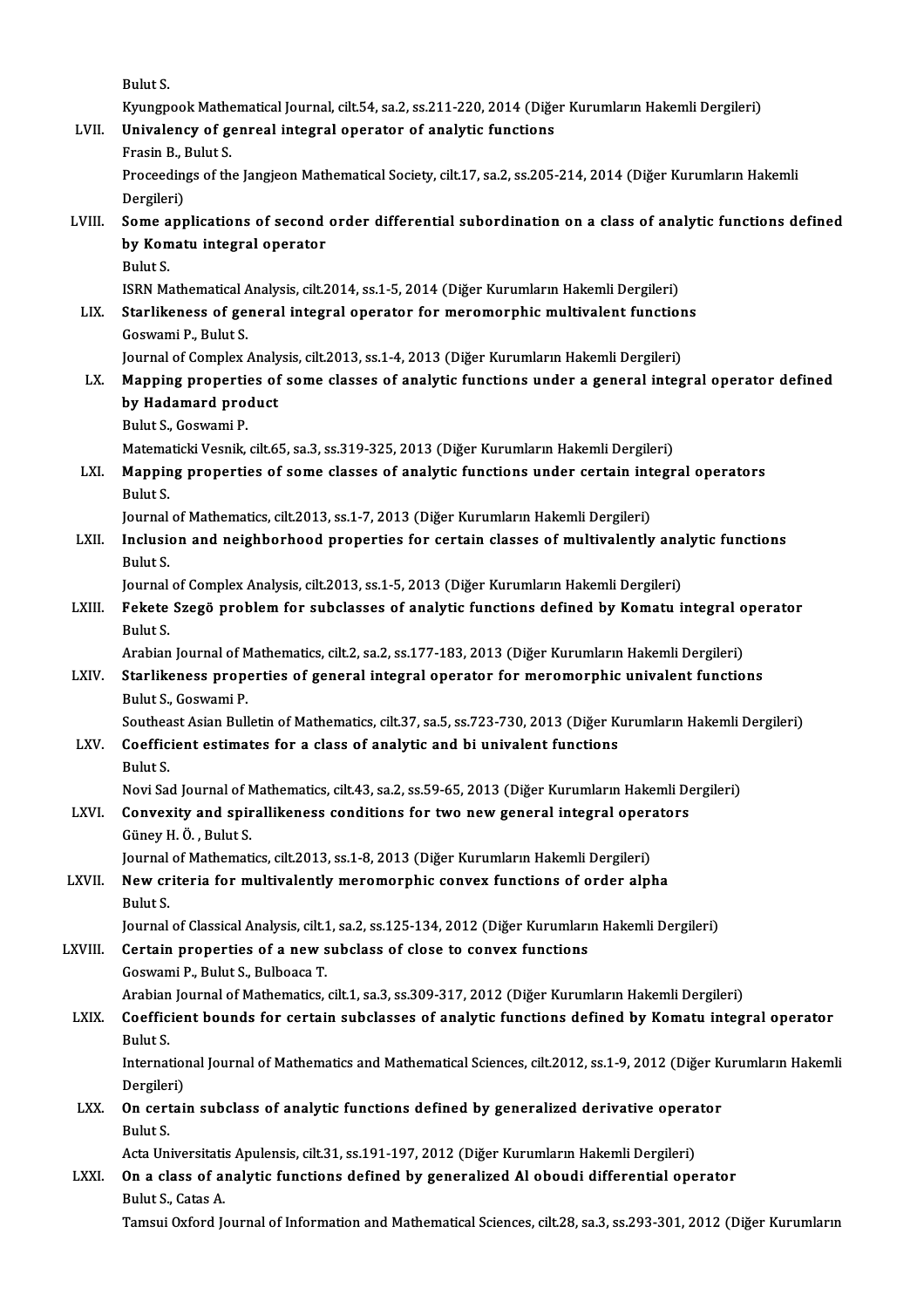|                | Hakemli Dergileri)                                                                                                                                                                                   |
|----------------|------------------------------------------------------------------------------------------------------------------------------------------------------------------------------------------------------|
| <b>LXXII</b>   | Neighborhoods of certain multivalently analytic functions                                                                                                                                            |
|                | Bulut S.<br>International Journal of Mathematics and Mathematical Sciences, cilt.2012, ss.1-10, 2012 (Diğer Kurumların                                                                               |
|                | Hakemli Dergileri)                                                                                                                                                                                   |
| LXXIII.        | Mapping properties of some subclasses of analytic functions under general integral operators                                                                                                         |
|                | Bulut S.                                                                                                                                                                                             |
|                | Romai Journal, cilt.8, sa.2, ss.39-49, 2012 (Diğer Kurumların Hakemli Dergileri)                                                                                                                     |
| <b>LXXIV</b>   | The quasi Hadamard product of certain subclasses of p valent functions with negative coefficients<br>Bulut S., Goswami P.                                                                            |
|                | Scientia. Series A: Mathematical Sciences, cilt.22, ss.85-91, 2012 (Diğer Kurumların Hakemli Dergileri)                                                                                              |
| <b>LXXV</b>    | The extensions for the univalence conditions of certain general integral operators                                                                                                                   |
|                | Bulut S.                                                                                                                                                                                             |
|                | Studia Universitatis Babes-Bolyai. Mathematica, cilt.56, sa.1, ss.117-123, 2011 (Diğer Kurumların Hakemli                                                                                            |
|                | Dergileri)                                                                                                                                                                                           |
| <b>LXXVI</b>   | Coefficient inequalities for certain subclasses of analytic functions defined by using a general                                                                                                     |
|                | derivative operator                                                                                                                                                                                  |
|                | Bulut S.<br>Kyungpook Mathematical Journal, cilt.51, sa.3, ss.241-250, 2011 (Diğer Kurumların Hakemli Dergileri)                                                                                     |
| LXXVII.        | A new generalization of the operator valued Poisson kernel                                                                                                                                           |
|                | Bulut S.                                                                                                                                                                                             |
|                | European Journal of Pure and Applied Mathematics, cilt.4, sa.3, ss.244-250, 2011 (Diğer Kurumların Hakemli                                                                                           |
|                | Dergileri)                                                                                                                                                                                           |
| <b>LXXVIII</b> | On a class of analytic and multivalent functions with negative coefficients defined by Al Oboudi                                                                                                     |
|                | differential operator                                                                                                                                                                                |
|                | Bulut S.                                                                                                                                                                                             |
|                | Studia Universitatis Babes-Bolyai. Mathematica, cilt.55, sa.4, ss.115-130, 2010 (Diğer Kurumların Hakemli                                                                                            |
| <b>LXXIX</b>   | Dergileri)<br>A new univalent integral operator defined by Al Oboudi differential operator                                                                                                           |
|                | Bulut S.                                                                                                                                                                                             |
|                | General Mathematics, cilt 18, sa.2, ss.85-93, 2010 (Diğer Kurumların Hakemli Dergileri)                                                                                                              |
| <b>LXXX</b>    | An integral univalent operator defined by generalized Al Oboudi differential operator on the classes                                                                                                 |
|                | Tj Tj mü and Sj p                                                                                                                                                                                    |
|                | Bulut S                                                                                                                                                                                              |
|                | Novi Sad Journal of Mathematics, cilt.40, sa.1, ss.43-53, 2010 (Diğer Kurumların Hakemli Dergileri)                                                                                                  |
| <b>LXXXI</b>   | Some extensions of univalence conditions for a general integral operator                                                                                                                             |
|                | Bulut S.                                                                                                                                                                                             |
| LXXXII.        | Thai Journal of Mathematics, cilt.8, sa.3, ss.581-588, 2010 (Diğer Kurumların Hakemli Dergileri)<br>On a subclass of analytic functions with negative coefficients defined by generalized Ruscheweyh |
|                | differential operator                                                                                                                                                                                |
|                | Bulut S.                                                                                                                                                                                             |
|                | Annals of Oradea University - Mathematics Fascicola, cilt.17, sa 2, ss 31-46, 2010 (Diğer Kurumların Hakemli                                                                                         |
|                | Dergileri)                                                                                                                                                                                           |
| <b>LXXXIII</b> | Some extensions of sufficient conditions for univalence of an integral operator on the classes T j T j                                                                                               |
|                | mü and S j p                                                                                                                                                                                         |
|                | Bulut S.                                                                                                                                                                                             |
|                | Acta Universitatis Apulensis, cilt.19, ss.167-177, 2009 (Diğer Kurumların Hakemli Dergileri)                                                                                                         |
| <b>LXXXIV</b>  | Univalence condition for a new generalization of the family of integral operators                                                                                                                    |
|                | Bulut S<br>Acta Universitatis Apulensis, cilt.18, ss.71-78, 2009 (Diğer Kurumların Hakemli Dergileri)                                                                                                |
| <b>I VVVII</b> | Integral overgons of multiple Deisson Ironpels                                                                                                                                                       |

LXXXV. Integral averages of multiple Poisson kernels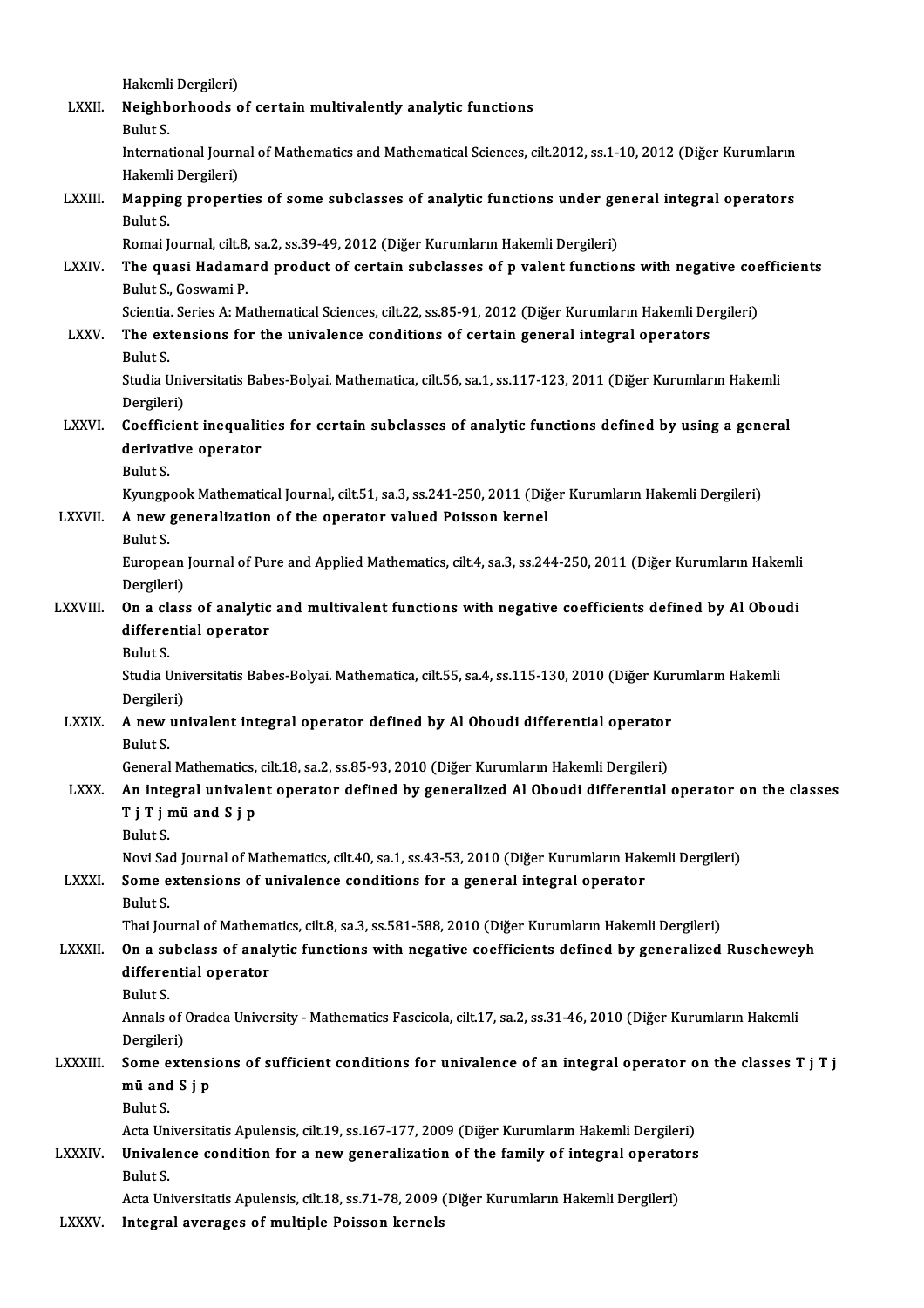|                 | Bulut S.                                                                                                                 |
|-----------------|--------------------------------------------------------------------------------------------------------------------------|
|                 | Acta Universitatis Apulensis, cilt.17, ss.151-156, 2009 (Diğer Kurumların Hakemli Dergileri)                             |
| <b>LXXXVI</b>   | A note on the operator valued Poisson kernel                                                                             |
|                 | Bulut S.                                                                                                                 |
|                 | European Journal of Pure and Applied Mathematics, cilt.2, sa.2, ss.296-301, 2009 (Diğer Kurumların Hakemli<br>Dergileri) |
| <b>LXXXVII.</b> | Some properties for an integral operator defined by Al Oboudi differential operator                                      |
|                 | Bulut S.                                                                                                                 |
|                 | Journal of Inequalities in Pure and Applied Mathematics, cilt.9, sa.4, ss.1-5, 2008 (Diğer Kurumların Hakemli            |
|                 | Dergileri)                                                                                                               |
| LXXXVIII.       | Integral averages of two generalizations of the Poisson kernel by Haruki and Rassias                                     |
|                 | Bulut S.                                                                                                                 |
|                 | Journal of Applied Mathematics and Stochastic Analysis, cilt.2008, ss.1-6, 2008 (Diğer Kurumların Hakemli                |
|                 | Dergileri)                                                                                                               |
| <b>LXXXIX</b>   | A note on the paper of Breaz and Güney                                                                                   |
|                 | Bulut S.                                                                                                                 |
|                 | Journal of Mathematical Inequalities, cilt.2, sa.4, ss.549-553, 2008 (Diğer Kurumların Hakemli Dergileri)                |
| XC.             | A new generalization of the Poisson kernel                                                                               |
|                 | Bulut S.                                                                                                                 |
|                 | Mathematical Journal of Okayama University, cilt.48, ss.173-180, 2006 (Diğer Kurumların Hakemli Dergileri)               |
| XCI.            | On the images of the helix under the Möbius transformations                                                              |
|                 | Yılmaz Özgür N., Özgür C., Bulut S.                                                                                      |
|                 | Nonlinear Functional Analysis and Applications, cilt.10, sa.5, ss.743-749, 2005 (Diğer Kurumların Hakemli                |
|                 | Dergileri)                                                                                                               |
| XCII.           | On the invariant characteristic properties of Möbius transformations                                                     |
|                 | Yılmaz Özgür N., Bulut S.                                                                                                |
|                 | Nonlinear Functional Analysis and Applications, cilt.10, sa.5, ss.885-894, 2005 (Diğer Kurumların Hakemli                |
|                 | Dergileri)                                                                                                               |
| XCIII.          | A new characteristic of Möbius transformations by use of Apollonius points of pentagons                                  |
|                 | Bulut S., Yılmaz Özgür N.                                                                                                |
|                 | Turkish Journal of Mathematics, cilt.28, sa.3, ss.299-305, 2004 (Diğer Kurumların Hakemli Dergileri)                     |
| XCIV.           | A note on the characteristic properties of Möbius transformations                                                        |
|                 | Yılmaz Özgür N., Bulut S.                                                                                                |

Radovi Matematicki, cilt.12, sa.2, ss.129-133, 2004 (Diğer Kurumların Hakemli Dergileri)

#### Hakemli Kongre / Sempozyum Bildiri Kitaplarında Yer Alan Yayınlar

akemli Kongre / Sempozyum Bildiri Kitaplarında Yer Alan Yayınlar<br>I. On the coefficient bounds for general subclasses of close-to-convex functions of complex order om<br>**11** On the<br>Bulut S.<br>The Mex On the coefficient bounds for general subclasses of close-to-convex functions of complex orde<br>Bulut S.<br>The Mediterranean International Conference of Pure and Applied Mathematics and Related Areas, Antalya,<br>Türkiye 26, 20 F Bulut S.<br>The Mediterranean International Conference of Pure and Applied Mathematics and Related Areas, Antalya, Türkiye, 26 - 29 Ekim 2018, ss.1-2

- II. Coefficient estimates of analytic and bi-close-to-convex functions<br>Wang Z. G., Bulut S. International Conference on Advances in Natural and Applied Sciences, Antalya, Türkiye, 9 - 12 Mayıs 2018, ss.1-2 Wang Z. G. , Bulut S.<br>International Conference on Advances in Natural and Applied Sciences, Antalya, Türkiye, 9 - 1<br>III. Coefficient estimates for a general subclass of analytic and bi-univalent functions<br>Pulut S
- Internat<br>Coeffic<br>Bulut S.<br>Internat Coefficient estimates for a general subclass of analytic and bi-univalent functions<br>Bulut S.<br>International Conference on Advances in Natural and Applied Sciences, Antalya, Türkiye, 9 - 12 Mayıs 2018, ss.1-2<br>Centain propert

Bulut S.<br>International Conference on Advances in Natural and Applied Sciences, Ant<br>IV. Certain properties of a new subclass of close-to-convex functions<br>Pulut S. Internat<br>Certain<br>Bulut S.<br>Internat IV. Certain properties of a new subclass of close-to-convex functions<br>Bulut S.<br>International Conference on Recent Advances in Pure and Applied Mathematics, Muğla, Türkiye, 19 - 23 Mayıs